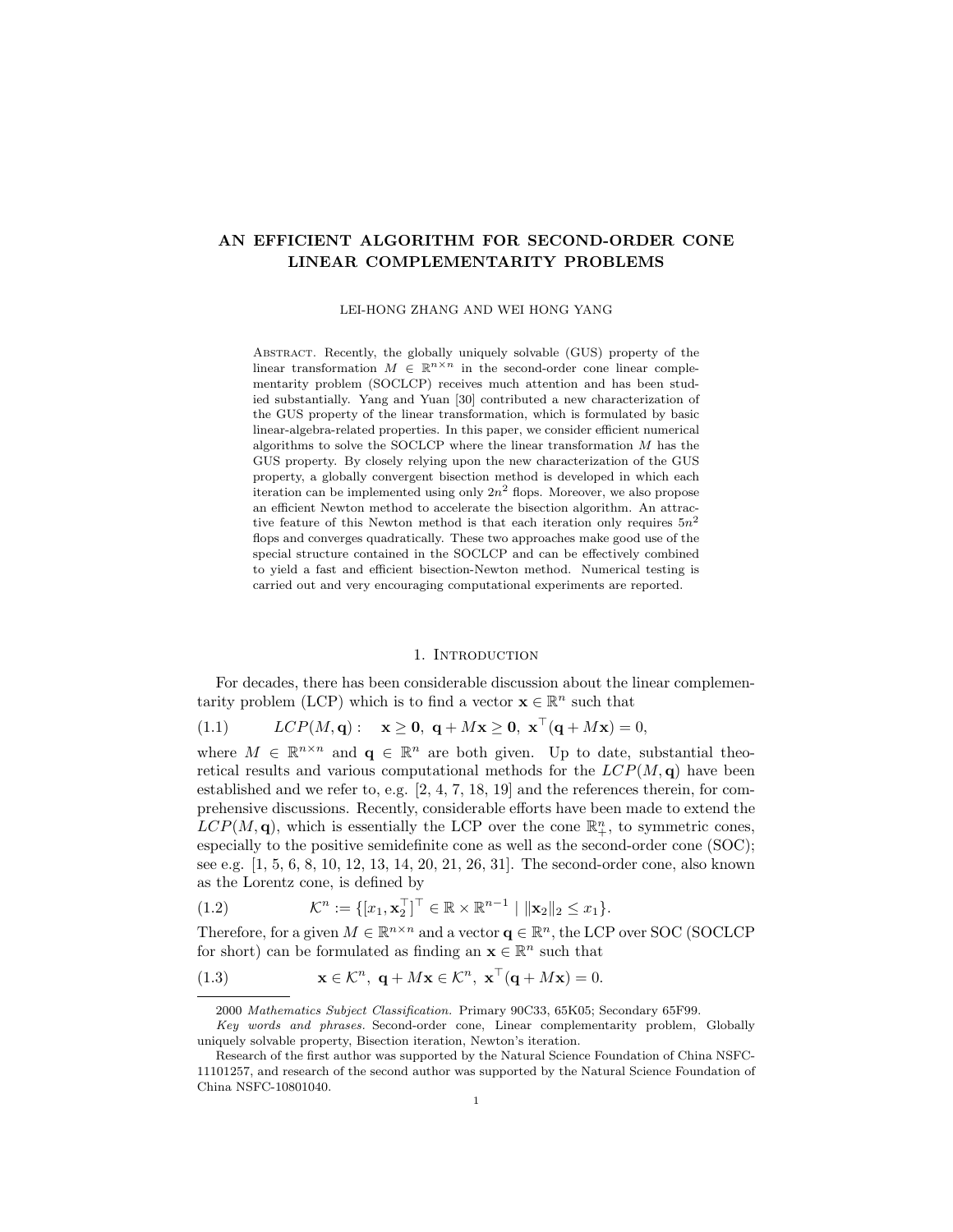To simplify our presentation, we will denote (1.3) as  $LCP(M, \mathcal{K}^n, \mathbf{q})$  for which the set of all solutions will also be denoted by  $SOL(M, \mathcal{K}^n, \mathbf{q})$ . The SOCLCP arises from many areas and we refer to, e.g., [1, 5, 6, 8, 14] for various applications.

As a very important question in LCP, characterizing the propery of M such that the solution of  $LCP(M,\mathcal{K}^n,\mathbf{q})$  is unique for all vectors  $\mathbf{q} \in \mathbb{R}^n$  is of great interests. If such property exists, we will say that  $M$  has the globally uniquely solvable (GUS) property. For  $LCP(M, \mathbf{q})$  (1.1), this question has been completely answered by a set of basic linear-algebra-related properties [7]. For  $LCP(M, \mathcal{K}^n, \mathbf{q})$ , on the other hand, Gowda et al. inspired this interesting work and studied the Pproperty, the cross commutative property and the GUS property intensively (see [11, 12, 13]). Their discussion is based on the Euclidean Jordan Algebra and their characterization of the GUS property of M turns out to be difficult to verify. Most recently, [30] makes a contribution along this line by providing basic linear-algebrarelated properties of  $M$  (see also Theorem 2.2 in Section 2). A key for this new characterization is that whenever  $\mathbf{q} \notin -MK^n \cup \mathcal{K}^n$ , finding  $\mathbf{x} \in SOL(M,\mathcal{K}^n,\mathbf{q})$  is equivalent to solving the pair  $(\mathbf{x}, s^*) \in bd(\mathcal{K}^n) \times \mathbb{R}_{++}$  such that

(M − s ∗ (1.4) Jn)x = −q,

where  $bd(\mathcal{K}^n)$  stands for the boundary of  $\mathcal{K}^n$  and  $J_n = \text{diag}\{1, -1, \dots, -1\}$ diag $\{1, -I_{n-1}\}.$  We point out that this equivalence is not only crucial in characterizing the GUS property of M, but also very helpful in designing efficient algorithm for solving  $LCP(M, \mathcal{K}^n, \mathbf{q})$ .

Computationally, there have been a number of methods for solving  $LCP(M, \mathcal{K}^n, \mathbf{q})$ . They include, for example, the smoothing Newton method [5, 8, 17], the smoothingregularization method  $[14]$ , the merit-function-based approaches  $[3, 6]$ , the semismooth Newton method [25] and interior-point methods [20, 29]. It should be noted that these approaches are proposed to solve the general second-order cone complementarity problem (SOCCP) which aims at an  $\mathbf{x} \in \mathbb{R}^n$  such that

(1.5) 
$$
\mathbf{x} \in \mathcal{K}, \ G(\mathbf{x}) \in \mathcal{K} \text{ and } \mathbf{x}^{\top} G(\mathbf{x}) = 0,
$$

where  $G: \mathbb{R}^n \to \mathbb{R}^n$  is a continuously differentiable mapping and  $\mathcal{K} = \mathcal{K}^{n_1} \times \mathcal{K}^{n_2} \times$  $\cdots \times \mathcal{K}^{n_m}$  with  $n_i \geq 1$  and  $\sum_{i=1}^{m} n_i = n$ . As these methods target at a larger class of SOCCP, not so many special properties can be exploited. On the other hand, if we are particularly interested in the solution of the SOCLCP (1.3), it is hoped that very efficient algorithm can be designed if some specific properties can be effectively exploited. In particular, if  $M$  has the GUS property, one can expect that the basic linear-algebra-related properties of M in [30] might contain essential information for numerically solving the SOCLCP (1.3). An efficient approach for the SOCLCP (1.3) not only is of value in its own right, but also could be used to solve the general problem (1.5) with  $G(\mathbf{x}) = M\mathbf{x} + \mathbf{q}$  (see Section 6). This is our motivation of this paper.

In this paper, we focus on the numerical solution of  $LCP(M, \mathcal{K}^n, \mathbf{q})$  in which M has the GUS property. We will investigate the SOCLCP from a totally different perspective from various methods for the SOCCP (1.5) in the literature. In particular, by closely relying on the basic linear-algebra-related properties for the GUS property of M, we propose a bisection iteration for the SOCLCP which turns out to be globally convergent. An attractive feature of this method is that each iteration can be implemented via only  $2n^2$  flops. Moreover, we will also show that the bisection iteration can be accelerated by an efficient Newton method, which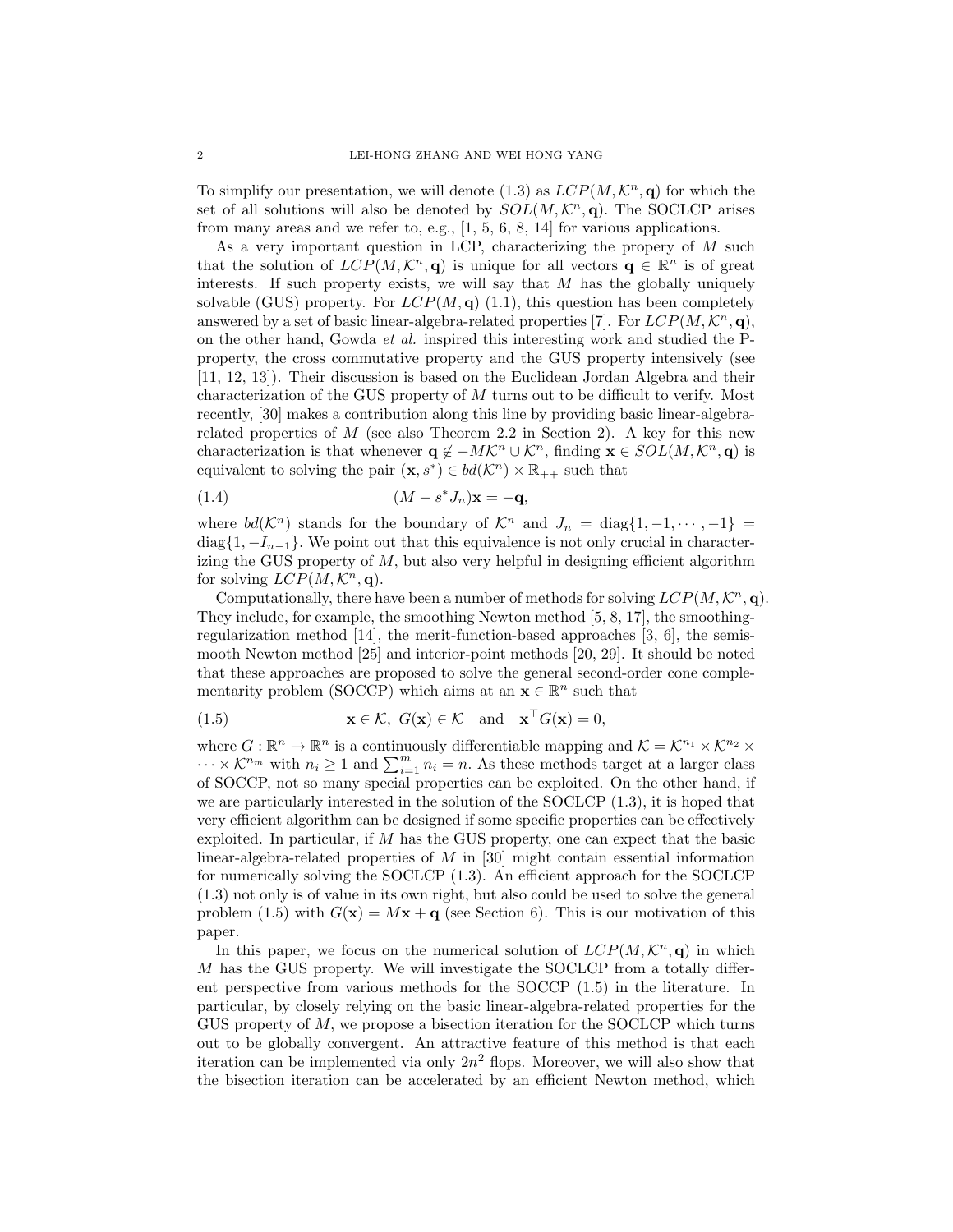can be implemented using only  $5n^2$  flops per iteration and converges quadratically. These two approaches effectively make use of the special structure contained in the SOCLCP, and they can be perfectly combined further to yield an efficient bisection-Newton method. Numerical testing is carried out and very encouraging computational experiments are reported.

This paper is organized in the following way: In Section 2, we will first describe our notations and introduce some preliminary results of the SOCLCP when M has the GUS property. In Section 3, we will propose a bisection iteration and describe how each iteration can be implemented in a very efficient way. A special case needs to be addressed additionally for the bisection method, and we will propose an efficient and direct algorithm to handle this special case. In Section 4, a Newton method is introduced. We will provide an efficient implementation of this Newton method so that each iteration only requires  $5n^2$  flops. Moreover, we will show how the bisection iteration and the Newton iteration can be effectively combined to yield a fast and efficient algorithm. Numerical testing is carried out and very encouraging computational experiments are reported in Section 5. Finally, concluding remarks are drawn and some future research issues are briefly mentioned in Section 6.

### 2. Notation and preliminary results

In this section, we introduce some basic notations and present preliminary results for the SOCLCP. Throughout the paper, all vectors are column vectors and are typeset in bold. For a matrix  $A \in \mathbb{R}^{n \times m}$ ,  $A^{\top}$  denotes its transpose, and  $\mathcal{R}(A) :=$  $\{ \mathbf{x} \in \mathbb{R}^n | \mathbf{x} = A\mathbf{y} \text{ for some } \mathbf{y} \in \mathbb{R}^m \}$  and  $Ker(A) := \{ \mathbf{y} \in \mathbb{R}^m | A\mathbf{y} = \mathbf{0} \}$  stands for the range and kernel of A respectively. Thus  $\mathcal{R}(A)^{\perp} = Ker(A^{\top})$ , where  $\mathcal{R}(A)^{\perp}$ denotes the orthogonal complement of  $\mathcal{R}(A)$ . As usual, the identity matrix in  $\mathbb{R}^{n \times n}$ will be denoted by  $I_n$  and the norm of A is defined by  $||A||_2 := \max_{||\mathbf{x}||_2=1} ||A\mathbf{x}||_2$ .

For a set  $\mathcal{C} \subset \mathbb{R}^n$ , we denote the boundary and the interior of  $\mathcal{C}$  by  $bd(\mathcal{C})$  and  $int(\mathcal{C})$ , respectively. If  $\mathbf{x} \in \mathcal{C}$ , then the normal cone (see e.g. [16], Definition 5.2.3) of  $\mathcal C$  at  $\mathbf x$  is defined by

$$
N_{\mathcal{C}}(\mathbf{x}) := \{ \mathbf{z} | \mathbf{z}^{\top} (\mathbf{y} - \mathbf{x}) \leq 0, \ \forall \mathbf{y} \in \mathcal{C} \},
$$

and therefore, if  $y \in int(C)$ , the relation

(2.1) 
$$
\mathbf{z}^{\top}(\mathbf{y} - \mathbf{x}) < 0
$$
, for all nonzero  $\mathbf{z} \in N_{\mathcal{C}}(\mathbf{x})$ 

is evident.

Related to the SOCLCP, for the matrix  $M \in \mathbb{R}^{n \times n}$  and a given  $s \geq 0$ , we denote

 $M_s := M - sJ_n$ , where  $J_n = \text{diag}\{1, -1, \dots, -1\} = \text{diag}\{1, -I_{n-1}\}$ ,

and define

$$
K_s := M_s \mathcal{K}^n = \{ M_s \mathbf{x} | \mathbf{x} \in \mathcal{K}^n \}.
$$

Obviously,  $K_s$  is a cone and  $K_0 = MK^n$ . Moreover, Lemma 2.1 lists two straightforward properties related with  $\mathcal{K}^n$  which will be frequently used in this paper.

**Lemma 2.1.** For the second-order cone  $\mathcal{K}^n$  and any nonzero  $y, z \in \mathbb{R}^n$ , we have

- (i) if  $\mathbf{v} \in \mathcal{K}^n$ , then  $J_n \mathbf{v} \in \mathcal{K}^n$ , and
- (ii)  $\mathbf{y}^\top \mathbf{z} \geq 0$ ,  $\forall \mathbf{y}, \mathbf{z} \in \mathcal{K}^n$ , and the inequality is strict if  $\mathbf{y} \in int(\mathcal{K}^n)$  or  $\mathbf{z} \in$  $int(K^n)$ .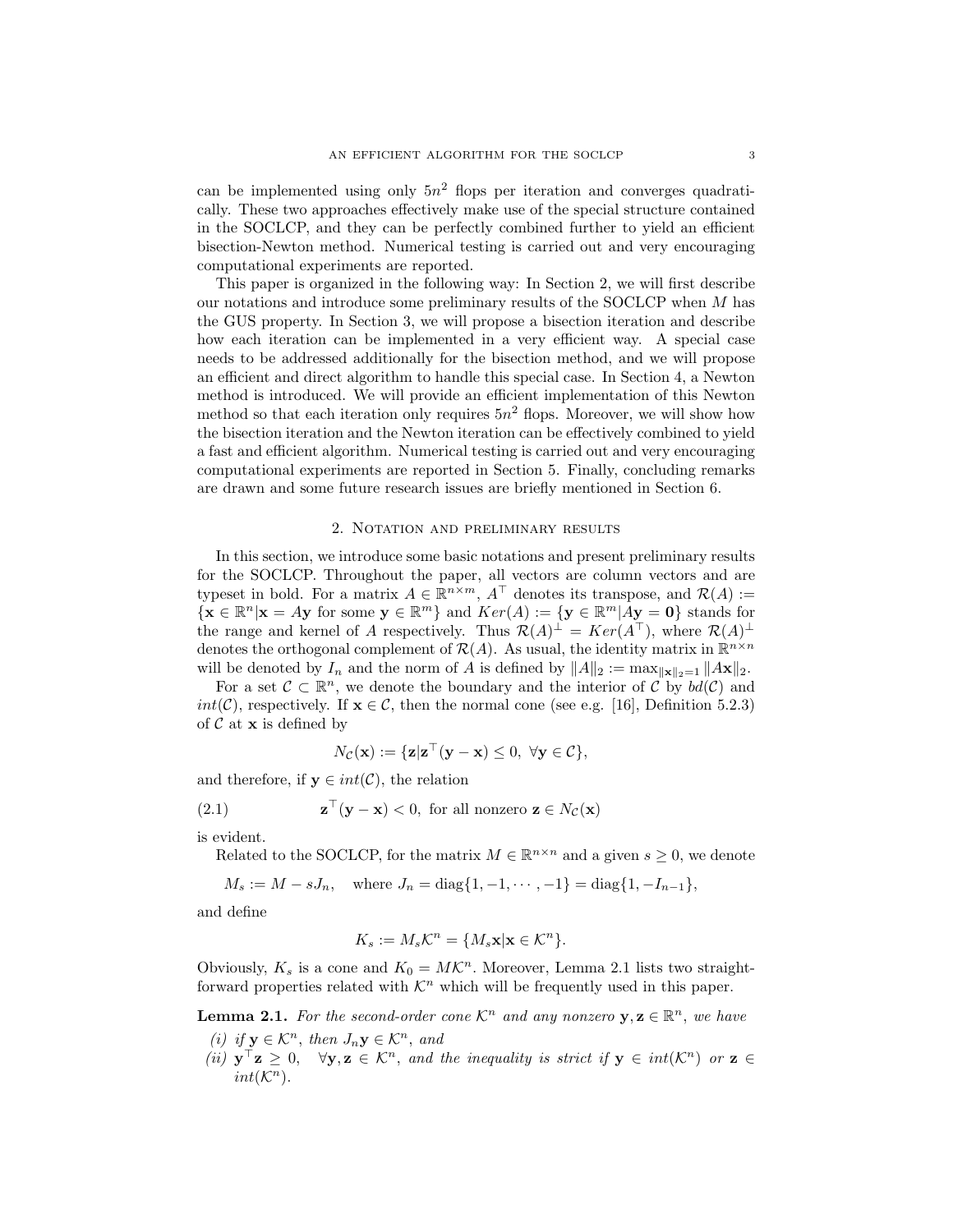As we have pointed out that M has the GUS property [13] if for all  $\mathbf{q} \in \mathbb{R}^n$ ,  $LCP(M, \mathcal{K}^n, \mathbf{q})$  has a unique solution. A set of simple linear-algebra-related conditions [30] completely characterize the GUS property. We restate these sufficient and necessary conditions in Theorem 2.2, because they not only answer the global and unique solvability of the SOCLCP but motive us to design efficient numerical algorithms.

**Theorem 2.2.** For  $LCP(M, \mathcal{K}^n, \mathbf{q})$ , M has the GUS property if and only if it satisfies the following assumptions:

- (i)  $MJ_n$  has nonnegative eigenvalues and there exists a  $\tau > 0$  such that all nonnegative eigenvalues of  $MJ_n$  equal to  $\tau$ . Moreover, rank $(MJ_n - \tau I_n) = n-1$ . There exists a  $\mathbf{w} \in int(\mathcal{K}^n)$  such that  $\mathbf{w}$  is the eigenvector of  $MJ_n$  associated with  $\tau$ ;
- (ii) There exists  $a \mathbf{v} \in int(\mathcal{K}^n)$  such that  $\mathbf{v}$  is the eigenvector of  $M^\top J_n$  associated with  $\tau$ ;
- (iii)

$$
\mathbf{a}^{\top} M \mathbf{a} \ge 0, \quad \forall \mathbf{a} \in bd(\mathcal{K}^n);
$$

(iv)

$$
\mathbf{a}^{\top} M^{-1} \mathbf{a} \ge 0, \quad \forall \mathbf{a} \in bd(\mathcal{K}^n).
$$

It has been proved previously by Gowda *et al.* ([13], Theorem 17) that any positive definite (not necessarily symmetric) matrix M has the GUS property and therefore the sufficient and necessary conditions cover all positive definite matrices. On the other hand, a concrete indefinite matrix  $M$  with the GUS property has been given in [30]. This shows that the set of the  $LCP(M, \mathcal{K}^n, \mathbf{q})$  where M has the GUS property is strictly larger than the set of strongly monotone SOCLCPs. In addition, when M is positive definite or symmetric, more can be said about the eigenvalues of  $M^{\top} J_n$  and  $M J_n$  as we will see in Theorem 2.3.

**Theorem 2.3.** Let  $\theta + i\phi$  (*i* denotes the imaginary unit) be an arbitrary eigenvalue of  $M^{\dagger} J_n$  (or  $MJ_n$ ), then the following statements hold:

- (i) if M is positive definite (not necessarily symmetric) and  $\theta > 0$ , then  $\theta = \tau$  and  $\phi = 0$ . That is,  $\tau$  is the unique eigenvalue of  $M^{\top} J_n$  and  $MJ_n$  with positive real part;
- (ii) if M has the GUS property and is symmetric, then  $\phi = 0$ . That is, all eigenvalues of  $M^{\top} J_n$  are real and  $\tau$  is the unique positive eigenvalue.

*Proof.* Let  $y + i\mathbf{z}$  be the eigenvector of  $M<sup>T</sup>J<sub>n</sub>$  corresponding to the eigenvalue  $\theta + i\phi$ where  $y, z \in \mathbb{R}^n$ , and  $y \neq 0$  or  $z \neq 0$ . From

$$
M^{\top} J_n(\mathbf{y} + i\mathbf{z}) = (\theta + i\phi)(\mathbf{y} + i\mathbf{z}),
$$

it follows that

- (2.2)  $M^\top J_n \mathbf{y} = \theta \mathbf{y} \phi \mathbf{z},$
- (2.3)  $M^\top J_n \mathbf{z} = \theta \mathbf{z} + \phi \mathbf{v}$ .

Let  $\mathbf{w} \in int(\mathcal{K}^n)$  be the eigenvector of  $MJ_n$  associated with  $\tau$ . Pre-multiplying  $(2.2)$  and  $(2.3)$  by  $\mathbf{w}^{\top} J_n$  leads respectively to

- (2.4)  $\mathbf{w}^{\top} J_n M^{\top} J_n \mathbf{y} = \tau \mathbf{w}^{\top} J_n \mathbf{y} = \theta \mathbf{w}^{\top} J_n \mathbf{y} \phi \mathbf{w}^{\top} J_n \mathbf{z}$
- (2.5)  $\mathbf{w}^{\top} J_n M^{\top} J_n \mathbf{z} = \tau \mathbf{w}^{\top} J_n \mathbf{z} = \phi \mathbf{w}^{\top} J_n \mathbf{y} + \theta \mathbf{w}^{\top} J_n \mathbf{z}.$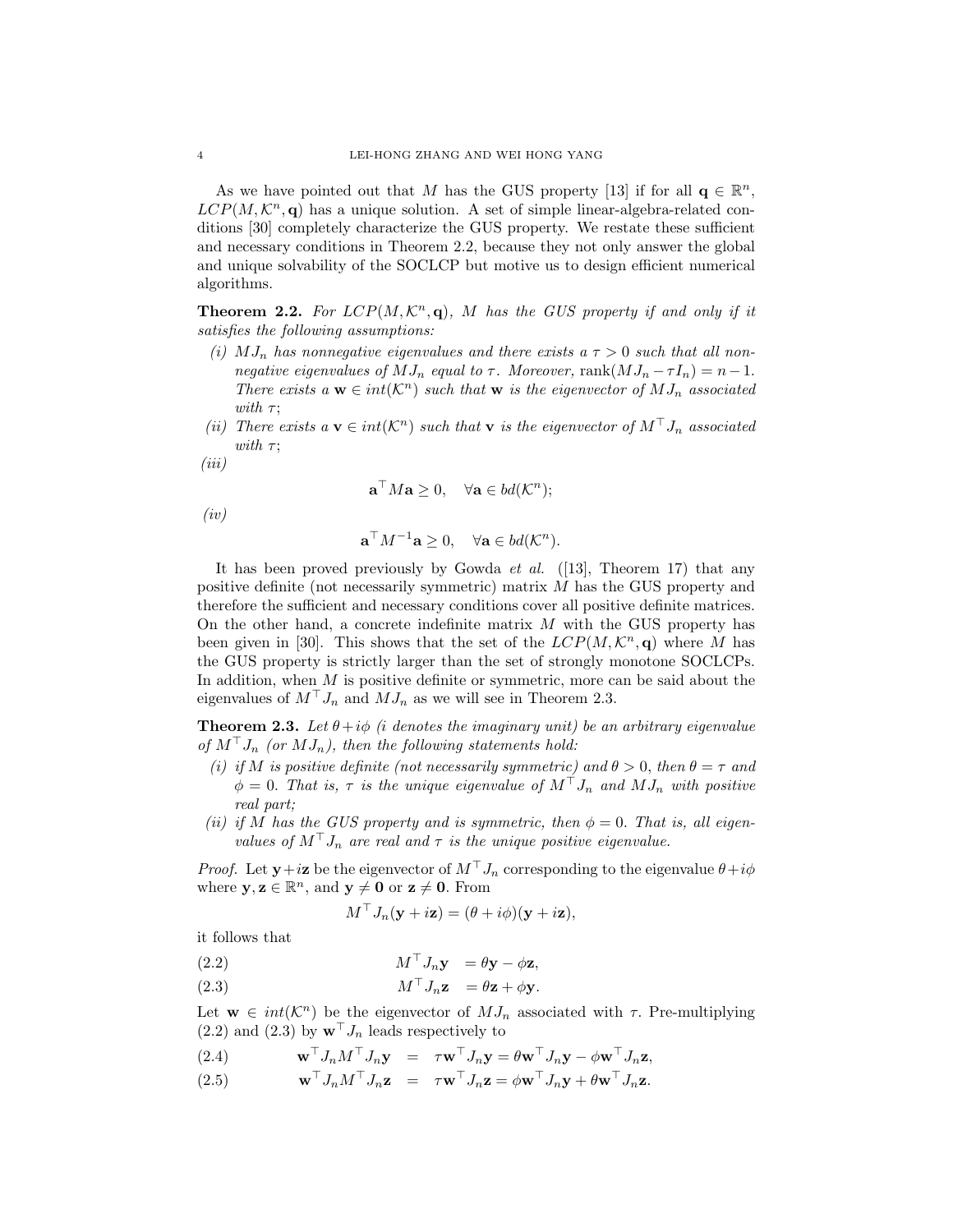Note that  $(2.4)$  and  $(2.5)$  can be rewritten as

(2.6) 
$$
(\tau - \theta)\mathbf{w}^\top J_n \mathbf{y} = -\phi \mathbf{w}^\top J_n \mathbf{z},
$$

(2.7) 
$$
(\tau - \theta) \mathbf{w}^\top J_n \mathbf{z} = \phi \mathbf{w}^\top J_n \mathbf{y},
$$

and hence one has

(2.8) 
$$
(\tau - \theta)^2 (\mathbf{w}^\top J_n \mathbf{y}) (\mathbf{w}^\top J_n \mathbf{z}) = -\phi^2 (\mathbf{w}^\top J_n \mathbf{z}) (\mathbf{w}^\top J_n \mathbf{y}).
$$

To prove (i), we first suppose  $\phi \neq 0$ . Pre-multiplying  $\mathbf{y}^\top J_n$  on both sides of (2.2) yields

(2.9) 
$$
\mathbf{y}^{\top} J_n M^{\top} J_n \mathbf{y} = \theta \mathbf{y}^{\top} J_n \mathbf{y} - \phi \mathbf{y}^{\top} J_n \mathbf{z},
$$

and pre-multiplying  $\mathbf{z}^\top J_n$  on both sides of (2.3) gives

(2.10) 
$$
\mathbf{z}^\top J_n M^\top J_n \mathbf{z} = \theta \mathbf{z}^\top J_n \mathbf{z} + \phi \mathbf{z}^\top J_n \mathbf{y}.
$$

Adding  $(2.9)$  and  $(2.10)$ , and noting the positive definiteness of M, one has

$$
0 < \mathbf{z}^\top J_n M^\top J_n \mathbf{z} + \mathbf{y}^\top J_n M^\top J_n \mathbf{y} = \theta (\mathbf{y}^\top J_n \mathbf{y} + \mathbf{z}^\top J_n \mathbf{z}).
$$

Since  $\theta > 0$ , we have  $\mathbf{y}^\top J_n \mathbf{y} + \mathbf{z}^\top J_n \mathbf{z} > 0$ , which implies  $\mathbf{y} \in int(\mathcal{K}^n)$  or  $\mathbf{z} \in$  $int(\mathcal{K}^n)$ .<sup>1</sup> If  $y \in int(\mathcal{K}^n)$ , then by Lemma 2.1, it follows that  $\mathbf{w}^\top J_n \mathbf{y} > 0$ , and by (2.8) furthermore, we have

$$
(\tau - \theta)^2 (\mathbf{w}^\top J_n \mathbf{z}) = -\phi^2 (\mathbf{w}^\top J_n \mathbf{z}),
$$

which implies  $\mathbf{w}^\top J_n \mathbf{z} = 0$ . Thus from (2.7) we have  $\phi \mathbf{w}^\top J_n \mathbf{y} = 0$  which contradicts  $\phi \neq 0$  and  $\mathbf{w}^\top J_n \mathbf{y} > 0$ . Similarly, if  $\mathbf{z} \in int(\mathcal{K}^n)$ , then we have  $\phi \mathbf{w}^\top J_n \mathbf{z} = 0$  which contradicts  $\phi \neq 0$  and  $\mathbf{w}^\top J_n \mathbf{z} > 0$ . Therefore we conclude that if  $\theta > 0$  then  $\phi = 0$ , and since Theorem 2.2 (i) implies that  $\tau$  is the unique positive eigenvalue of  $M^{\dagger} J_n$ and  $MJ_n$ , we know that  $\theta = \tau$  and thus complete the proof for (i).

To prove (ii), we suppose  $\phi \neq 0$ . Pre-multiplying  $\mathbf{z}^{\top} J_n$  on both sides of (2.2) yields

(2.11) 
$$
\mathbf{z}^\top J_n M^\top J_n \mathbf{y} = \theta \mathbf{z}^\top J_n \mathbf{y} - \phi \mathbf{z}^\top J_n \mathbf{z},
$$

and pre-multiplying  $\mathbf{y}^\top J_n$  on both sides of (2.3) gives

(2.12) 
$$
\mathbf{y}^\top J_n M^\top J_n \mathbf{z} = \theta \mathbf{y}^\top J_n \mathbf{z} + \phi \mathbf{y}^\top J_n \mathbf{y}.
$$

Therefore, from  $(2.11)$ ,  $(2.12)$  and the symmetry of M, it follows that

$$
0 = \mathbf{y}^\top J_n M^\top J_n \mathbf{z} - \mathbf{z}^\top J_n M^\top J_n \mathbf{y} = \phi(\mathbf{y}^\top J_n \mathbf{y} + \mathbf{z}^\top J_n \mathbf{z}),
$$

which implies  $\mathbf{y}^\top J_n \mathbf{y} + \mathbf{z}^\top J_n \mathbf{z} = 0$ . This relation implies that either  $\mathbf{y}^\top J_n \mathbf{y} =$  $\mathbf{z}^\top J_n \mathbf{z} = 0$  or  $(\mathbf{y}^\top J_n \mathbf{y})(\mathbf{z}^\top J_n \mathbf{z}) < 0$ . The former leads to  $\mathbf{y} \in bd(\mathcal{K}^n)$  or  $\mathbf{z} \in bd(\mathcal{K}^n)$ ,<sup>2</sup> whereas the latter implies  $y \in int(K^{n})$  or  $z \in int(K^{n})$ .<sup>3</sup> Therefore, the relation  $\mathbf{y}^\top J_n \mathbf{y} + \mathbf{z}^\top J_n \mathbf{z} = 0$ , with the aid of Lemma 2.1, implies that  $\mathbf{w}^\top J_n \mathbf{y} > 0$  or  $\mathbf{w}^\top J_n \mathbf{z} > 0$ . If  $\mathbf{w}^\top J_n \mathbf{y} > 0$ , from (2.8), we have

$$
(\tau - \theta)^2 (\mathbf{w}^\top J_n \mathbf{z}) = -\phi^2 (\mathbf{w}^\top J_n \mathbf{z}),
$$

<sup>&</sup>lt;sup>1</sup>In case of  $y \in -int(\mathcal{K}^n)$  or  $z \in -int(\mathcal{K}^n)$ , we can simply set  $y = -y$  and  $z = -z$  in (2.2) and (2.3) which then guarantees  $y \in int(\mathcal{K}^n)$  or  $z \in int(\mathcal{K}^n)$ .

<sup>&</sup>lt;sup>2</sup>In case of **y** ∈  $-bd(\mathcal{K}^n)$  or **z** ∈  $-bd(\mathcal{K}^n)$ , we can simply set **y** = -**y** and **z** = -**z** in (2.2) and (2.3) which then guarantees  $y \in bd(\mathcal{K}^n)$  or  $z \in bd(\mathcal{K}^n)$ .

<sup>&</sup>lt;sup>3</sup>In case of  $y \in -int(\mathcal{K}^n)$  or  $z \in -int(\mathcal{K}^n)$ , we can simply set  $y = -y$  and  $z = -z$  in (2.2) and (2.3) which then guarantees  $y \in int(\mathcal{K}^n)$  or  $z \in int(\mathcal{K}^n)$ .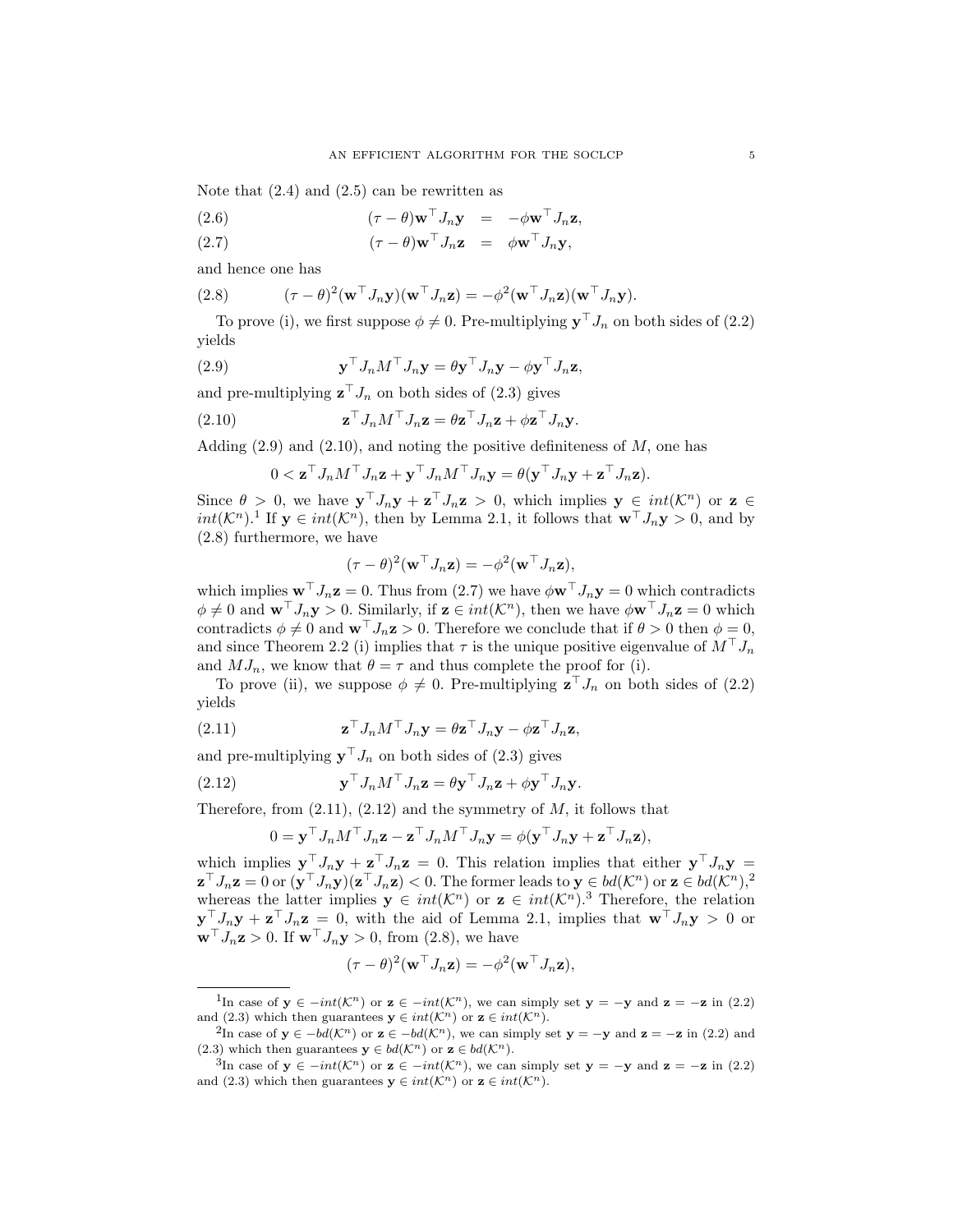which implies  $\mathbf{w}^\top J_n \mathbf{z} = 0$ . Thus from (2.7) we have  $\phi \mathbf{w}^\top J_n \mathbf{y} = 0$  which contradicts  $\phi \neq 0$  and  $\mathbf{w}^\top J_n \mathbf{y} > 0$ . Similarly, if  $\mathbf{w}^\top J_n \mathbf{z} > 0$ , then we have  $\phi \mathbf{w}^\top J_n \mathbf{z} = 0$  which contradicts  $\phi \neq 0$  and  $\mathbf{w}^\top J_n \mathbf{z} > 0$ . Therefore we conclude  $\phi = 0$  and by Theorem 2.2 (i), we complete the proof for (ii).  $\Box$ 

Besides the conclusions of the eigenvalues of  $M<sup>T</sup>J<sub>n</sub>$  and  $MJ<sub>n</sub>$  for the types of matrices described in Theorem 2.3, there is another interesting result concerning the eigenvalue of  $M^{-\top} J_n$  and  $M^{-1} J_n$  that is revealed by Theorem 2.2.

**Theorem 2.4.** Suppose that M has the GUS property. Let  $\mathbf{v} \in int(\mathcal{K}^n)$  and  $\mathbf{w} \in int(\mathcal{K}^n)$  be the eigenvectors of  $M^\top J_n$  and  $MJ_n$  associated with the unique positive eigenvalue  $\tau$  respectively. Then  $M^{-1}$  also has the GUS property and  $\frac{1}{\tau}$  is the unique positive eigenvalue of  $M^{-\top}J_n$  and  $M^{-1}J_n$ ; moreover,  $J_n\mathbf{v}$  and  $J_n\mathbf{w}$  are the eigenvectors of  $M^{-\top} J_n$  and  $M^{-1} J_n$  associated with  $\frac{1}{\tau}$  respectively.

*Proof.* First, it is not difficult to see that  $\mathbf{x} \in SOL(M,\mathcal{K}^n,\mathbf{q})$  if and only if  $M\mathbf{x}+\mathbf{q} \in$  $SOL(M^{-1}, \mathcal{K}^n, -M^{-1}\mathbf{q})$ . This relation indicates that M has the GUS property if and only if  $M^{-1}$  has. By Theorem 2.2 therefore, we know that  $M^{-\top} J_n$  and  $M^{-1} J_n$ both have the unique positive eigenvalue, namely  $t^*$ . On the other hand, by Theorem 2.2 again, we note that

$$
\mathbf{0}=(M^\top J_n-\tau I_n)\mathbf{v}=\tau M^\top(\frac{1}{\tau}J_n-M^{-\top})\mathbf{v}=\tau M^\top(\frac{1}{\tau}I_n-M^{-\top}J_n)J_n\mathbf{v},
$$

or equivalently,

$$
(M^{-\top}J_n - \frac{1}{\tau}I_n)J_n\mathbf{v} = \mathbf{0}.
$$

This implies that  $t^* = \frac{1}{\tau} > 0$  is the unique positive eigenvalue of  $M^{-\top} J_n$  and  $J_n$ **v** is the associated eigenvector. Following a similar argument, we know that  $t^* = \frac{1}{\tau} > 0$  is the unique positive eigenvalue of  $M^{-1} J_n$  with  $J_n \mathbf{w}$  as the associated eigenvector.

For a given M with the GUS property and a vector  $\mathbf{q} \in \mathbb{R}^n$ , our main interest in this paper is to find the unique solution  $\mathbf{x} \in SOL(M,\mathcal{K}^n,\mathbf{q})$ . There are two special cases that can be handled very easily:  $\mathbf{q} \in \mathcal{K}^n$  and  $\mathbf{q} \in -M\mathcal{K}^n$ . The former gives the solution  $\mathbf{x} = \mathbf{0}$  whereas the latter leads to the solution  $\mathbf{x} = -M^{-1}\mathbf{q}$ . Whenever  $\mathbf{q} \notin -MK^n \cup \mathcal{K}^n$ , furthermore, it is easy to see that finding  $\mathbf{x} \in SOL(M,\mathcal{K}^n,\mathbf{q})$  is equivalent to solving the pair  $(\mathbf{x}, s^*) \in bd(\mathcal{K}^n) \times \mathbb{R}_{++}$  satisfying (1.4) [30]. For this reason and for the simplicity of presentation, we will call  $(\mathbf{x}, s^*)$  as the solution pair to the  $LCP(M,\mathcal{K}^n,\mathbf{q})$ . The GUS property of M implies that there is a one-to-one relation between  $\mathbf q$  and the pair  $(\mathbf x, s^*)$ . Interestingly, the following theorem proved in [30] and its implications shed some light on this relationship which serve as the theoretical fundamental of the bisection method that we will discuss in Section 3.

**Theorem 2.5.** For  $LCP(M, \mathcal{K}^n, \mathbf{q})$ , if M has the GUS property, then the following statements hold:

- (1) The range  $\mathcal{R}(M_{\tau})$  of  $M_{\tau}$  is a hyperplane in  $\mathbb{R}^n$ . Moreover  $\mathcal{R}(M_{\tau}) = (J_n \mathbf{v})^{\perp}$ , where  $\mathbf{v} \in int(\mathcal{K}^n)$  is the eigenvector of  $M^{\top} J_n$  associated with the unique positive eigenvalue τ.
- (2) For all  $0 < t < s < \tau$ ,  $K_t \setminus \{0\} \subset int(K_s)$  and  $K_s$  lies in one side of  $\mathcal{R}(M_\tau)$ ; if  $s > t > \tau$ , then  $-\mathcal{K}^n \setminus \{0\} \subset int(K_s)$ ,  $K_s \setminus \{0\} \subset int(K_t)$  and  $K_t$  lies in the other side of  $\mathcal{R}(M_\tau)$ .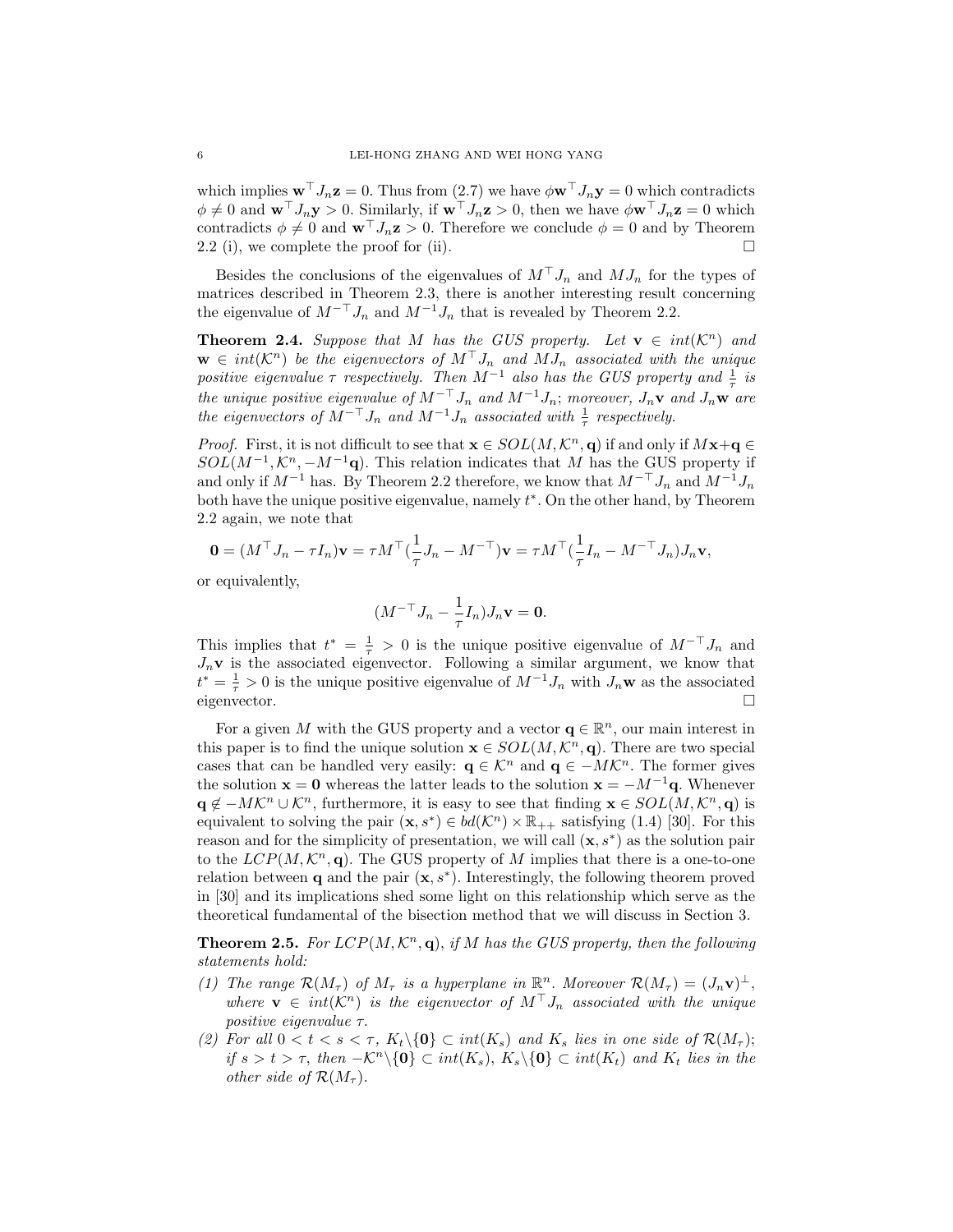Theorem 2.5, together with (1.4), says a lot about the solution pair  $(\mathbf{x}, s^*)$  in terms of the vector **q**, the eigenvector  $\mathbf{v} \in int(\mathcal{K}^n)$  and the subspace  $\mathcal{R}(M_\tau)$ . For example, it implies that

(2.13) 
$$
s^* = \begin{cases} < \tau, & \text{if } (-\mathbf{q})^\top J_n \mathbf{v} > 0, \\ > \tau, & \text{if } (-\mathbf{q})^\top J_n \mathbf{v} < 0, \\ = \tau, & \text{if } (-\mathbf{q})^\top J_n \mathbf{v} = 0 \text{ or equivalently, } \mathbf{q} \in \mathcal{R}(M_\tau). \end{cases}
$$

Moreover, if we currently have an estimate, say  $s^{(k)}$ , of  $s^*$ , Theorem 2.5 reveals a geometry picture of the  $LCP(M, \mathcal{K}^n, \mathbf{q})$  and serves as a guide to update the estimate  $s^{(k)}$ . In particular, by defining  $\mathbf{x}^{(k)} := -(M - s^{(k)}J_n)^{-1}\mathbf{q}$ , we know that (i) in the case of  $(-\mathbf{q})^{\top} J_n \mathbf{v} > 0$ ,  $s^{(k)}$  should be decreased (resp. increased) if  $\mathbf{x}^{(k)} \in int(\mathcal{K}^n)$ (resp.  $\mathbf{x}^{(k)} \notin \mathcal{K}^n$ ); while (ii) in the case of  $(-\mathbf{q})^\top J_n \mathbf{v} < 0$ ,  $s^{(k)}$  should be increased (resp. decreased) if  $\mathbf{x}^{(k)} \in int(\mathcal{K}^n)$  (resp.  $\mathbf{x}^{(k)} \notin \mathcal{K}^n$ ). These facts directly lead us to a bisection iteration which we will discuss in the next section.

#### 3. An efficient bisection method for the SOCLCP

### 3.1. Prototype of a bisection algorithm.

Recall that if  $\mathbf{q} \notin -MK^n \cup \mathcal{K}^n$  and  $SOL(M, \mathcal{K}^n, \mathbf{q}) \neq \emptyset$ , then there exists an  $s^*$  > 0 such that  $(M - s^*J_n)x = -q$  for  $x ∈ SOL(M, \mathcal{K}^n, q)$ ; moreover, if M has the GUS property and  $\mathbf{q} \notin \mathcal{R}(M_\tau)$ , it follows that  $0 < s^* \neq \tau$ , where  $\tau$  is the unique positive eigenvalue of  $MJ_n$ . Directly based on Theorem 2.5 and its following implications, a simple bisection method can be derived for which the pesudo-code is presented in Algorithm 1.

In Algorithm 1, the special case when  $s^* = \tau$  or equivalently  $\mathbf{q} \in \mathcal{R}(M_{\tau})$ , needs extra care and is solved independently. In Subsection 3.3, we will show that the solution in this case can be obtained by an efficient direct method (Algorithm 2). For the general case, on the other hand, we first point out that the algorithm is well-defined. This follows from the fact that  $\tau > 0$  is the unique positive eigenvalue of  $MJ_n$  (see Theorem 2.2(i)) and from our updating scheme for  $s^{(k)}$  (see Steps 4 and 5 of Algorithm 1) which ensures that  $0 < s^{(k)} \neq \tau$  for each  $k = 1, 2, \cdots$ . Thus, if  $M - s^{(k)}J_n$  is singular, then there must exist a vector **z** so that

$$
\mathbf{0} = (M - s^{(k)} J_n)\mathbf{z} = (MJ_n - s^{(k)} I_n)J_n\mathbf{z}.
$$

This implies that  $(s^{(k)}, J_n z)$  is an eigenpair of  $MJ_n$ , which is impossible according to our updating procedure for  $s^{(k)}$  and Theorem 2.2(i). In other words, we can guarantee that the matrix  $M - s^{(k)} J_n$  involved in the iteration is nonsingular for  $k = 1, 2, \dots$ . Secondly, we note that the main computational cost lies in solving the linear system

$$
(M - s^{(k)}J_n)\mathbf{x}^{(k)} = -\mathbf{q}
$$

in each iteration, which in general requires  $\mathcal{O}(n^3)$  flops. Fortunately, by taking advantage of the special structure, we will show in the next subsection that this main computational cost in each iteration can be reduced to  $2n^2$  flops.

# 3.2. Efficient implementation of the bisection algorithm.

To reduce the computational cost in each iteration in Algorithm 1, we try to transform the linear system  $(M - s^{(k)}J_n)\mathbf{x}^{(k)} = -\mathbf{q}$  to a simpler form. Note that for different  $s^{(k)}$ , only the diagonal elements of  $M - s^{(k)} J_n$  vary; moreover, the matrix  $J_n = \text{diag}\{1, -I_{n-1}\}\$  motives us to transform the matrix M to an upper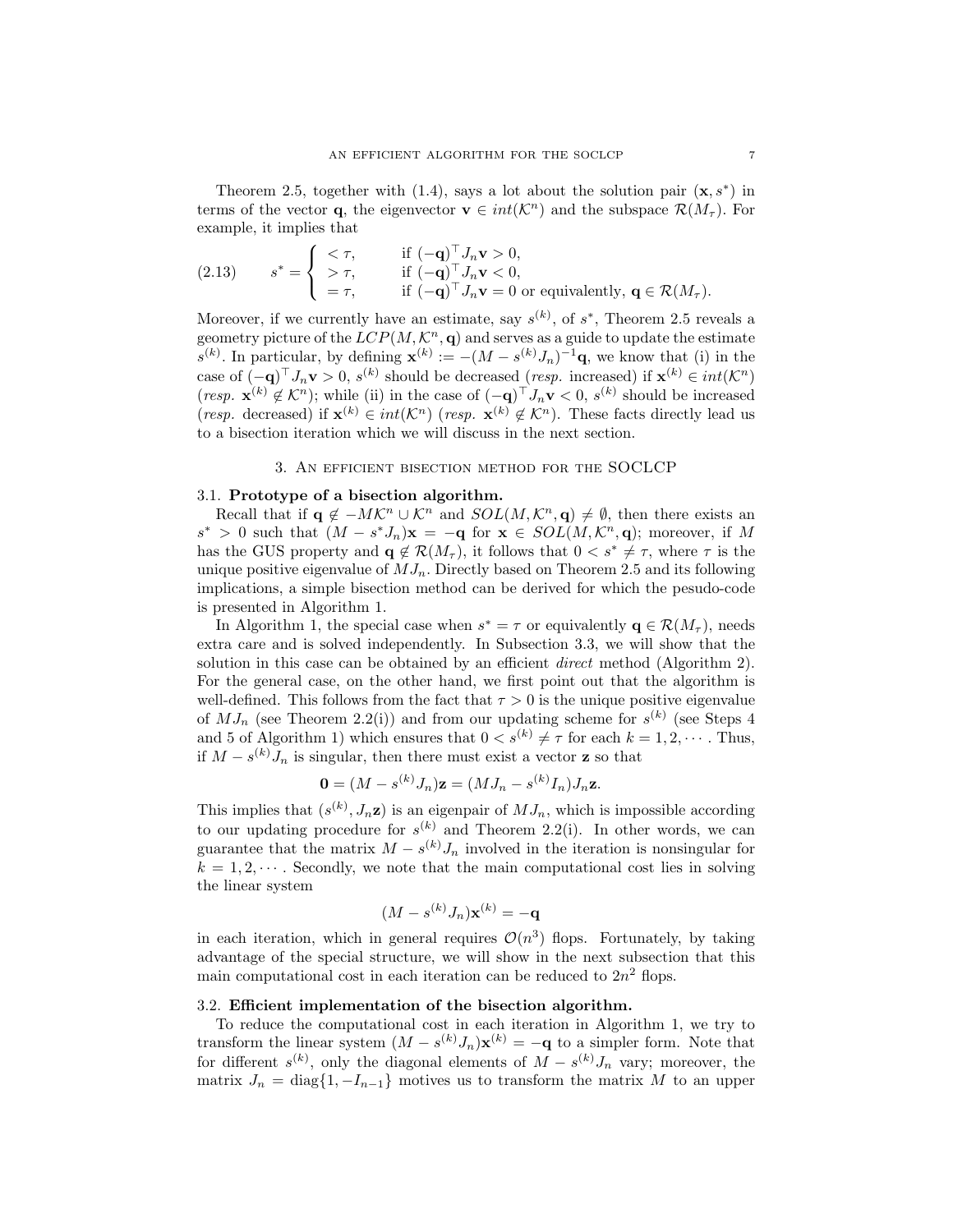Algorithm 1 Prototype of a bisection method for the SOCLCP.

**INPUT:** A matrix M with the GUS property, a vector **q** and a tolerance  $\epsilon > 0$ . **OUTPUT:** The solution  $\mathbf{x} \in SOL(M,\mathcal{K}^n,\mathbf{q})$  and the corresponding  $s^*$ .

```
Step 1: if q \in \mathcal{K}^n then
                   \mathbf{x} = \mathbf{0};
                   return;
                end if
Step 2: if -M^{-1}\mathbf{q} \in \mathcal{K}^n then
                   \mathbf{x} = -M^{-1}\mathbf{q};return;
                end if
Step 3: Find the largest real eigenvalue \tau of M^{\top}J_n and its corresponding unit
             eigenvector v with a nonnegative first component; set Index := -\frac{\mathbf{q}^\top J_n \mathbf{v}}{\|\mathbf{q}\|_2 \|\mathbf{v}\|_2}and find an upper bound \beta_u of s^*;
Step 4: if Index = 0 then
                    s^* = \tau; \mathbf{x} = SOCLCPtau(M, \mathbf{q}, \tau); {Algorithm 2}
                   return;
                else
                   if Index > 0 then
                       \alpha = 0; \beta = \tau;else
                       \alpha = \tau; \beta = \beta_u;
                   end if
                end if
Step 5: for k = 1, 2, \dots, \lceil \log_2 \frac{\beta - \alpha}{\epsilon} \rceil do
                    s^{(k)} = \frac{\beta^{(k)} - \alpha^{(k)}}{2}\frac{1}{2}e^{-\alpha^{(k)}}; \; \mathbf{x}^{(k)} = -(M-s^{(k)}J_n)^{-1}\mathbf{q};if Index > 0 then
                      if \mathbf{x}^{(k)} \in int(\mathcal{K}^n) then
                           \beta^{(k)} = s^{(k)};
                       else
                           \alpha^{(k)} = s^{(k)};
                       end if
                   else
                       if \mathbf{x}^{(k)} \in int(\mathcal{K}^n) then
                           \alpha^{(k)} = s^{(k)};
                       else
                           \beta^{(k)}=s^{(k)};end if
                   end if
                end for
Step 6:(k); s^* = s^{(k)}.
```
Hessenberg matrix first. That is, we can find an orthogonal matrix  $Q = \text{diag}\{1, Q\}$ via, for example, a sequence of Givens rotations or Householder reflections (with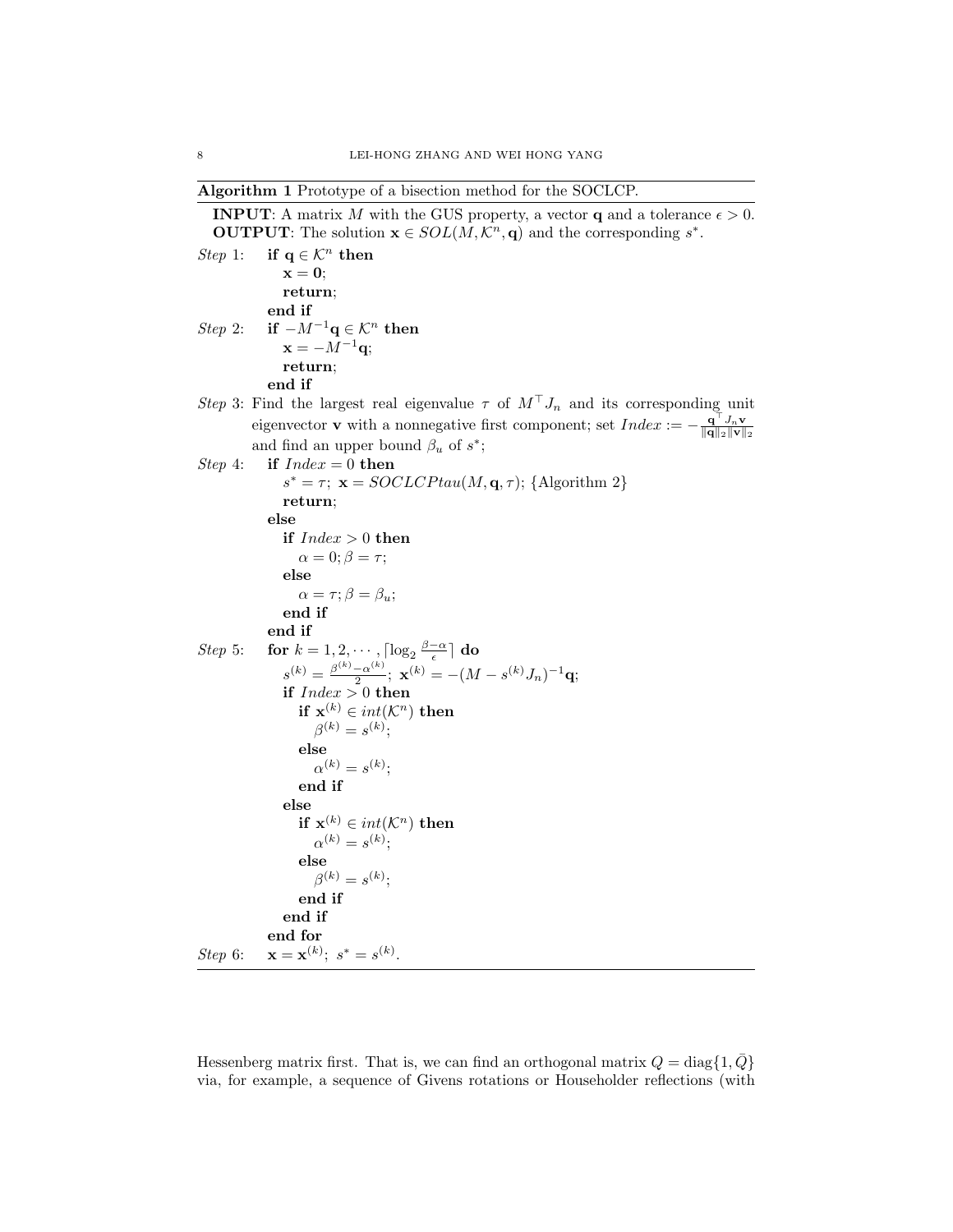$\frac{10}{3}n^3$  flops,  $[9]$ <sup>4</sup> such that

$$
(3.1) \t\t QMQ^{\top} = H
$$

where  $H \in \mathbb{R}^{n \times n}$  is upper Hessenberg. Furthermore, we note that

$$
(3.2)\t\t\t QJ_nQ^\top = J_n
$$

and consequently, one has

$$
(M - s^{(k)}J_n)\mathbf{x}^{(k)} = Q^{\top}(H - s^{(k)}J_n)Q\mathbf{x}^{(k)} = -\mathbf{q},
$$

or equivalently,

(3.3) 
$$
(H - s^{(k)} J_n) Q \mathbf{x}^{(k)} = -\bar{\mathbf{q}} := -Q \mathbf{q}.
$$

The attractive feature of (3.3) is that when  $s^{(k)}$  varies, the matrix  $H-s^{(k)}J_n$  remains to be upper Hessenberg and therefore if we define  $\mathbf{y}^{(k)} = Q\mathbf{x}^{(k)}$ , the solution  $\mathbf{x}^{(k)}$ can be obtained via

(3.4) 
$$
(H - s^{(k)} J_n) \mathbf{y}^{(k)} = -\bar{\mathbf{q}}, \quad \mathbf{x}^{(k)} = Q^{\top} \mathbf{y}^{(k)},
$$

which requires  $4n^2$  flops:  $n^2$  flops for transforming  $(H - s^{(k)}J_n)\mathbf{y}^{(k)} = -\bar{\mathbf{q}}$  to an upper triangular system,  $n^2$  flops for solving  $\mathbf{y}^{(k)}$  from the resulting upper triangular system, and  $2n^2$  flops for  $\mathbf{x}^{(k)} = Q^{\top} \mathbf{y}^{(k)}$ . In fact, furthermore, since in each iteration of Step 5, we only need to determine whether  $\mathbf{x}^{(k)}$  is in  $\mathcal{K}^n$  or not, the fact that  $\mathbf{x}^{(k)} \in \mathcal{K}^n$  if and only if  $\mathbf{y}^{(k)} = Q\mathbf{x}^{(k)} \in \mathcal{K}^n$  implies that we can save the  $2n^2$  flops required in computing  $\mathbf{x}^{(k)} = Q^{\top} \mathbf{y}^{(k)}$ . Consequently, we only need  $2n^2$  flops for each iteration in Algorithm 1. In other words, if the matrix  $M$  is transformed to an upper Hessenberg  $H$  at the begin of Step 5, then each iteration in Algorithm 1 can proceed with  $2n^2$  flops. Therefore, in order to achieve the accuracy  $|s^{(k)} - s^*| \leq \epsilon$ , the overall flops used in Step 5 in Algorithm 1 now become

(3.5) 
$$
\begin{cases} 2n^2 \lceil \log_2 \frac{\tau}{\epsilon} \rceil, & \text{if } \mathbf{q}^\top J_n \mathbf{v} < 0, \\ 2n^2 \lceil \log_2 \frac{\beta_u - \tau}{\epsilon} \rceil, & \text{if } \mathbf{q}^\top J_n \mathbf{v} > 0. \end{cases}
$$

As far as the storage is concerned, it is worth pointing out that we can overwrite M and **q** by the upper Hessenberg matrix H, and the vector  $\bar{\mathbf{q}} = Q\mathbf{q}$ , respectively; furthermore, if the orthogonal matrix  $Q$  is represented by products of Givens rotations or Householder reflections, the "essential" parts of these Givens rotations or Householder reflections can be recorded in the zeroed portion of the matrix  $M$  (see Algorithm 7.4.2 in [9] for more details). Overall therefore, the bisection iteration does not require extra storage except for the vector  $y^{(k)}$  and several scalars. This is another advantage of the algorithm.

According to (3.5), we know that the computational cost of Algorithm 1 depends on the parameters  $\tau, \epsilon$  and  $\beta_u$  (if  $\mathbf{q}^\top J_n \mathbf{v} > 0$ ). For the case  $\mathbf{q}^\top J_n \mathbf{v} > 0$ , a tight upper bound  $\beta_u$  for  $s^*$  in general is not easy to give, computationally, nevertheless, a very simple but effective strategy works well. This strategy is based on the fact that whenever  $\mathbf{q}^\top J_n \mathbf{v} > 0$ , there must exist a positive integer l such that

$$
(3.6) \t\t 2^{l-1}\tau \le s^* < 2^l\tau.
$$

 ${}^{4}$ As we will see that the *only* role of the orthogonal matrix  $Q$  is to transform the original variable x to the new  $y := Qx$ , and it is never used during the iteration, it is therefore preferable to represent Q by products of Givens rotations or Householder reflections [9, Section 5.1], which is of advantage for large scale and sparse problems.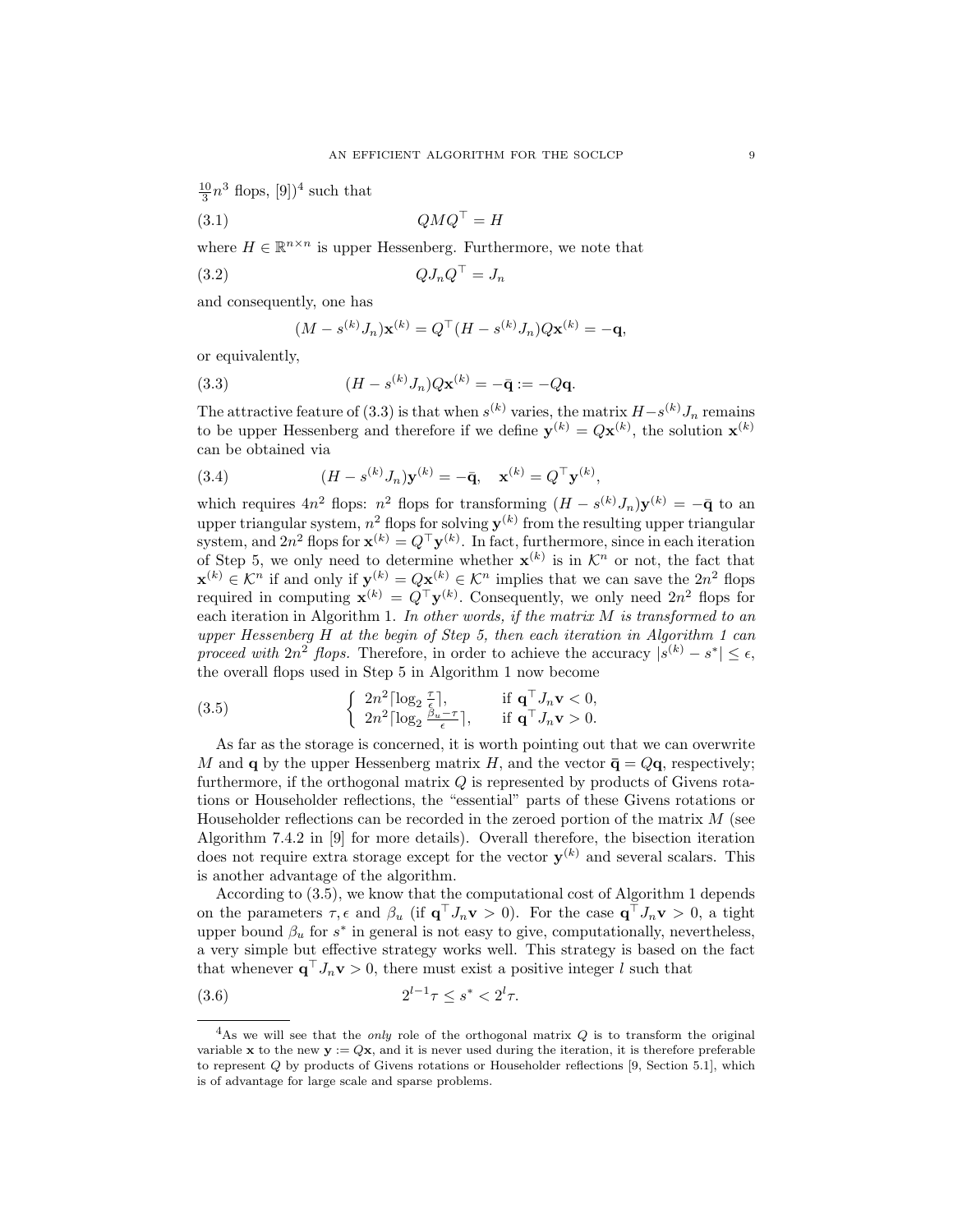Therefore, if we can find the integer  $l$ , then the bisection iteration in Algorithm 1 can proceed with the setting

$$
\alpha = 2^{l-1}\tau
$$
 and  $\beta = \beta_u = 2^l\tau$ .

Detecting the integer  $l$  turns out to be very easy because it is the smallest positive integer satisfying:

$$
-(M-2^l\tau J_n)^{-1}\mathbf{q}\not\in\mathcal{K}^n,
$$

which is equivalent to finding the smallest positive integer  $l$  such that

$$
-(H-2^l\tau J_n)^{-1}\bar{\mathbf{q}}\not\in\mathcal{K}^n.
$$

In all our numerical testings, this simple but effective strategy is adopted.

Interestingly, in case of  $\mathbf{q}^\top J_n \mathbf{v} > 0$ , there is an alternative strategy to get around the trouble in choosing an upper bound  $\beta_u$  for  $s^* > \tau$ . Indeed, if  $\mathbf{q} \notin -MK^n \cup \mathcal{K}^n$ and  $\mathbf{q}^{\top} J_n \mathbf{v} > 0$ , then for the solution pair  $(\mathbf{x}, s^*)$  of  $LCP(M, \mathcal{K}^n, \mathbf{q})$ , we have

$$
(M - s^*J_n)\mathbf{x} = -\mathbf{q}
$$
, or  $M\mathbf{x} + \mathbf{q} = s^*J_n\mathbf{x}$ .

Now, by defining

$$
\widehat{\mathbf{x}} := M\mathbf{x} + \mathbf{q}
$$
, and  $\widehat{\mathbf{q}} := -M^{-1}\mathbf{q}$ ,

one has from  $M\mathbf{x} + \mathbf{q} = s^* J_n\mathbf{x}$  that

$$
\widehat{\mathbf{x}} = s^* J_n(M^{-1}\widehat{\mathbf{x}} + \widehat{\mathbf{q}}),
$$
 or equivalently  $(M^{-1} - \frac{1}{s^*} J_n)\widehat{\mathbf{x}} = -\widehat{\mathbf{q}},$ 

which implies that  $(\hat{\mathbf{x}}, \frac{1}{s^*})$  is the solution pair to  $LCP(M^{-1}, \mathcal{K}^n, \hat{\mathbf{q}})$ . But Theorem 2.4 says that  $M^{-1}$  also has the GUS property and the unique positive eigenvalue of  $M^{-1}J_n$  is  $\frac{1}{\tau}$  and thus  $0<\frac{1}{s^*}<\frac{1}{\tau}$ . In other words,  $\alpha=0$  and  $\beta=\frac{1}{\tau}$  are the lower and the upper bounds for  $\frac{1}{s^*}$ , respectively. This argument then implies that for the case  $\mathbf{q}^\top J_n \mathbf{v} > 0$ , instead of solving  $LCP(M,\mathcal{K}^n,\mathbf{q})$ , we can alternatively employ the bisection iteration to solve  $\hat{\mathbf{x}} \in SOL(M^{-1}, \mathcal{K}^n, \hat{\mathbf{q}})$ . According to this strategy<br>consequently we can avoid choosing a lerge upper bound  $\beta$ , for  $s^*$  and in order to consequently, we can avoid choosing a *large* upper bound  $\beta_u$  for  $s^*$  and in order to attain an approximation  $s^{(k)}$  of  $s^*$  with  $|s^{(k)} - s^*| < \epsilon$ , the total flops used *during* the bisection iterations can be

(3.7) 
$$
\begin{cases} 2n^2 \lceil \log_2 \frac{\tau}{\epsilon} \rceil, & \text{if } \mathbf{q}^\top J_n \mathbf{v} < 0, \\ 2n^2 \lceil -\log_2(\tau \epsilon) \rceil, & \text{if } \mathbf{q}^\top J_n \mathbf{v} > 0. \end{cases}
$$

We last point out that a practical and efficient implementation of Algorithm 1 should also concern how to efficiently compute the eigenpair  $(\tau, \mathbf{v})$  of the matrix  $M^{\top}J_n$  in Step 3. A naive way is to compute the full eigensystem of  $M^{\top}J_n$  which requires  $\mathcal{O}(n^3)$  flops and  $\mathcal{O}(n^2)$  storage. This is obviously not optimal as we only need one specific eigenpair. According to Theorem 2.3, whenever M is positive definite or symmetric, an alternative and very efficient way is the *Implicitly Restarted* Arnoldi Method (IRAM), which is particularly appropriate for large scale problems with special structure. IRAM targets at finding efficiently a few specific eigenpairs (e.g., the largest or smallest magnitude eigenvalues, the largest or smallest real part) of a given matrix, and has been successfully incorporated into the MATLAB platform  $(eigs.m)^5$ . See [9, 22, 23, 27] and the references therein for a detailed discussion.

<sup>&</sup>lt;sup>5</sup>In the MATLAB platform, the commend:  $[\mathbf{v}, \tau] = \mathbf{eigs}(M^\top J_n, 1,'lr')$ , returns our desired the eigenpair.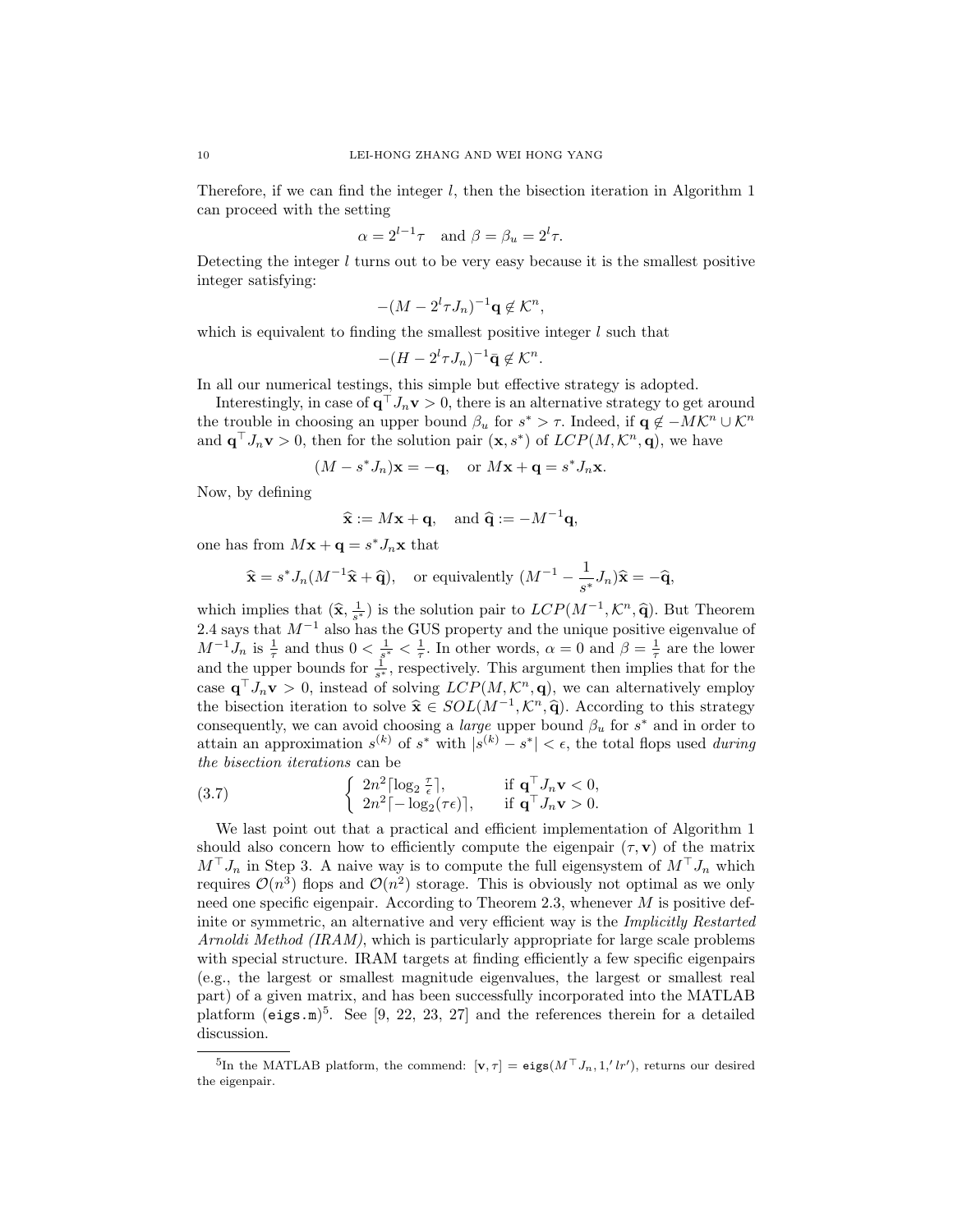#### 3.3. Handling the special case:  $q \in \mathcal{R}(M_\tau)$ .

We now assume  $\mathbf{q} \in \mathcal{R}(M_\tau)$  which implies that there is a unique solution  $\mathbf{x} \in \mathcal{R}(M_\tau)$  $SOL(M,\mathcal{K}^n,q)$  such that

(3.8) 
$$
(M - \tau J_n)\mathbf{x} = -\mathbf{q}, \ \mathbf{x} \in bd(\mathcal{K}^n).
$$

This system facilitates us to construct the solution x directly. In fact, we can rewrite (3.8) as

(3.9) 
$$
(MJ_n - \tau I_n)\mathbf{z} = -\mathbf{q}, \text{ where } \mathbf{z} = J_n\mathbf{x} \in bd(\mathcal{K}^n).
$$

Denote  $MJ_n-\tau I_n$  by  $L_{\tau}$ . Note that  $\tau$  is also an eigenvalue of  $MJ_n$  and  $rank(L_{\tau})=$  $n-1$  (see Theorem 2.2). Suppose  $\mathbf{w} \in \mathbb{R}^n$  is a unit eigenvector of  $MJ_n$  associated with the eigenvalue  $\tau$ . Then  $L_{\tau}$ **w** = 0 and therefore any row of  $L_{\tau}$  is orthogonal to **w**. Let E be a permutation matrix such that the QR factorization of  $L_{\tau}^{\top}E$  be

$$
L_{\tau}^{\top}E = [\mathbf{p}_1, \mathbf{p}_2, \cdots, \mathbf{p}_n] \begin{bmatrix} r_{11} & \cdots & \cdots & r_{1n} \\ \vdots & \vdots & \vdots \\ r_{n-1,n-1} & r_{n-1,n} \\ \vdots & \vdots \\ r_{n,n} \end{bmatrix},
$$

with the diagonal elements  $|r_{ii}|$  in a decreasing order. The fact that rank $(L_{\tau}) = n-1$ implies that  $r_{n,n} = 0$  and  $r_{i,i} \neq 0$  for all  $i = 1, 2, \cdots, n-1$ ; moreover, from  $L_{\tau}w = 0$ , one has

$$
\mathbf{0} = \begin{bmatrix} r_{11} & \cdots & \cdots & r_{1n} \\ & \ddots & \vdots & \vdots \\ & & r_{n-1,n-1} & r_{n-1,n} \\ & & & 0 \end{bmatrix}^\top \begin{bmatrix} \mathbf{p}_1^\top \mathbf{w} \\ \vdots \\ \mathbf{p}_n^\top \mathbf{w} \end{bmatrix},
$$

which together with  $r_{i,i} \neq 0$  for  $i = 1, 2, \dots, n - 1$  leads to  $\mathbf{w} \perp \mathbf{p}_i$  for  $i =$  $1, 2, \dots, n-1$ ; since  $\mathbf{p}_i \perp \mathbf{p}_j$  for  $i \neq j$ , consequently we have  $\mathbf{p}_n = \mathbf{w}$  or  $\mathbf{p}_n = -\mathbf{w}$ . Denote

(3.10) 
$$
W = [\mathbf{p}_1, \mathbf{p}_2, \cdots, \mathbf{p}_{n-1}], \text{ and}
$$

$$
\begin{bmatrix} R & \mathbf{r} \\ \mathbf{0} & 0 \end{bmatrix} = \begin{bmatrix} r_{11} & \cdots & r_{1,n-1} & r_{1n} \\ \ddots & \vdots & \vdots & \vdots \\ \mathbf{0} & \mathbf{0} & 0 \end{bmatrix},
$$

and we assume  $z = J_n x$  is expressed as

(3.11) 
$$
\mathbf{z} = \gamma \mathbf{p}_n + W \mathbf{f}, \text{ where } \gamma \in \mathbb{R}, \ \mathbf{f} \in \mathbb{R}^{n-1}.
$$

Our goal is to find  $\gamma$  and **f** such that  $z \in bd(\mathcal{K}^n)$  and  $L_{\tau}z = -q$ . From

$$
-\mathbf{q} = L_{\tau}\mathbf{z} = L_{\tau}W\mathbf{f},
$$

one has

$$
-W^{\top} \mathbf{q} = (W^{\top} L_{\tau} W) \mathbf{f} = (W^{\top} E \begin{bmatrix} R^{\top} & \mathbf{0} \\ \mathbf{r}^{\top} & 0 \end{bmatrix} \begin{bmatrix} W^{\top} \\ \mathbf{w}^{\top} \end{bmatrix} W) \mathbf{f}
$$

$$
= (W^{\top} E \begin{bmatrix} R^{\top} & \mathbf{0} \\ \mathbf{r}^{\top} & 0 \end{bmatrix} \begin{bmatrix} I_{n-1} \\ \mathbf{0} \end{bmatrix}) \mathbf{f}
$$

$$
= (W^{\top} E \begin{bmatrix} R^{\top} \\ \mathbf{r}^{\top} \end{bmatrix}) \mathbf{f},
$$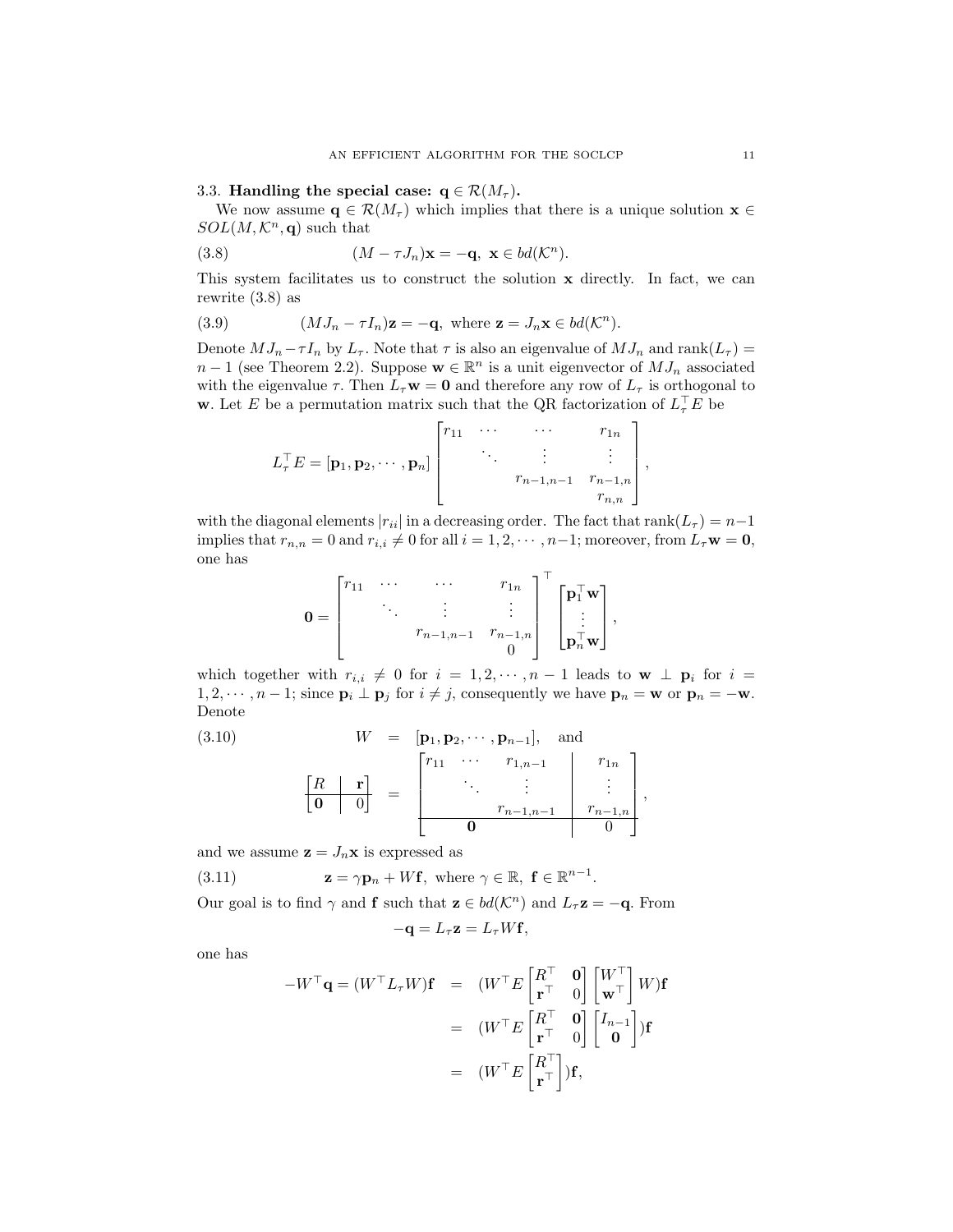which leads to

(3.12) 
$$
\mathbf{f} = -(W^{\top} E \begin{bmatrix} R^{\top} \\ \mathbf{r}^{\top} \end{bmatrix})^{-1} W^{\top} \mathbf{q}.
$$

Substituting (3.12) into (3.11) yields

(3.13) 
$$
\mathbf{z} = \gamma \mathbf{p}_n - W(W^\top E\begin{bmatrix} R^\top \\ \mathbf{r}^\top \end{bmatrix})^{-1} W^\top \mathbf{q} := \gamma \mathbf{p}_n + \mathbf{t}, \text{ where } \mathbf{t} = W \mathbf{f}.
$$

Now the scalar  $\gamma$  can be obtained from the condition  $\mathbf{z} \in bd(\mathcal{K}^n)$ . In fact, if we denote

$$
\mathbf{p}_n := [\xi, \mathbf{b}^\top]^\top
$$
, and  $\mathbf{t} := [\varphi, \mathbf{c}^\top]^\top$ , where  $\xi, \varphi \in \mathbb{R}$ , and  $\mathbf{b}, \mathbf{c} \in \mathbb{R}^{n-1}$ ,

then  $z \in bd(\mathcal{K}^n)$  leads to the following simple equation:

(3.14) 
$$
\xi \gamma + \varphi = ||\gamma \mathbf{b} + \mathbf{c}||_2,
$$

from which the root  $\gamma$  can be expressed explicitly. Overall, these steps lead us to a direct method for this special case and we summarize the pesudo-code<sup>6</sup> in Algorithm 2.

# Algorithm 2  $\mathbf{x} = SOCLCPtau(M, \mathbf{q}, \tau)$

- (1) Form  $L_{\tau} = MJ_n \tau I_n;$
- (2) Compute the QR decomposition of  $L^{\top}_{\tau}$  with column permutation, i.e.,  $[W, R, E] = qr(L^{\top}_{\tau});$
- (3) Set  $\mathbf{p}_n = W(:,n), W = W(:,1:n-1), \mathbf{r} = R(1:n-1,n), \text{ and } R =$  $R(1:n-1,1:n-1);$
- (4) Solve f from the linear system

$$
(W^{\top} E\begin{bmatrix} R^{\top} \\ \mathbf{r}^{\top} \end{bmatrix})\mathbf{f} = -W^{\top}\mathbf{q}
$$
, and set  $\mathbf{t} := W\mathbf{f}$ ;

(5) Solve (3.14) for  $\gamma$  with  $\xi = \mathbf{p}_n(1)$ ,  $\varphi = \mathbf{t}(1)$ ,  $\mathbf{b} = \mathbf{w}(2:n)$ , and  $\mathbf{c} = \mathbf{t}(2:n)$ ; (6) Set  $\mathbf{x} = J_n(\gamma \mathbf{p}_n + \mathbf{t}).$ 

### 3.4. Perturbation analysis for the special case:  $q \in \mathcal{R}(M_\tau)$ .

It is known that if M has the GUS, then for any given  $\mathbf{0} \neq \mathbf{q}_0 \in \mathcal{R}(M_\tau)$ , the scalar s<sup>\*</sup> corresponding to the solution  $\mathbf{x}_0 \in SOL(M,\mathcal{K}^n,\mathbf{q}_0)$  is  $s^* = \tau$ . This subsection is devoted to the perturbation analysis for this special case. In particular, we will provide an analysis on the sensitivity of the solution pair  $(x, s^*)$  in terms of the perturbation of **q** in a neighborhood of  $\mathbf{q}_0 \in \mathcal{R}(M_\tau)$ . Our main result reveals that (i) the sensitivity of the scalar  $s^*$  is uniquely dependent on the angle between  $\mathbf{x}_0$ and **v**, and the length  $\|\mathbf{x}_0\|_2$ , whereas (ii) the sensitivity of the solution **x** is related with the angle between  $\mathbf{x}_0$  and  $\mathbf{w}$ , where  $\mathbf{v} \in int(\mathcal{K}^n)$  and  $\mathbf{w} \in int(\mathcal{K}^n)$  are the unit eigenvectors of  $M^{\dagger} J_n$  and  $M J_n$  associated with the eigenvalue  $\tau$ , respectively.

**Theorem 3.1.** Suppose M has the GUS property and  $\mathbf{q}_0 \in \mathcal{R}(M_\tau)$ , where  $\tau > 0$ is the positive eigenvalue of  $M<sup>+</sup>J_n$  with the unit eigenvector  $\mathbf{v} \in int(\mathcal{K}^n)$ . Then

<sup>6</sup>This algorithm is expressed in a stylized version of MATLAB language.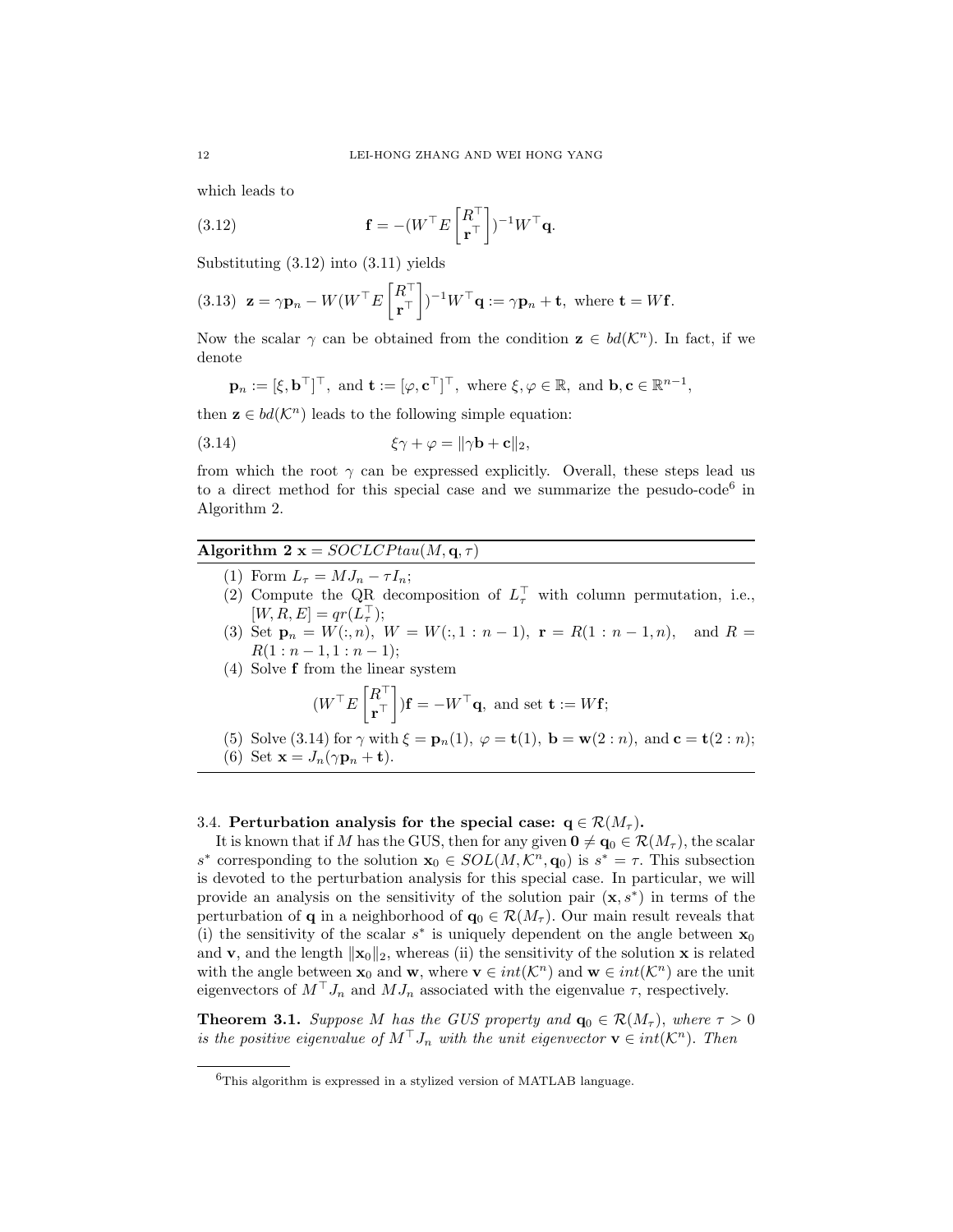- (i) the solution pair  $(\mathbf{x}, s^*) \in \mathbb{R}^n \times \mathbb{R}$  to the SOCLCP is locally a continuously differentiable function of  $q$  in a neighborhood of  $q_0$ . That is, there is a neighborhood  $\mathcal{N}_{\mathbf{q}_0}$  of  $\mathbf{q}_0$  such that  $(\mathbf{x}, s^*) = (\mathbf{x}(\mathbf{q}), s^*(\mathbf{q}))$  is a continuously differentiable function of  $q \in \mathcal{N}_{q_0}$ ,
- (ii) the gradient of  $s^*(\mathbf{q})$  at  $\mathbf{q}_0$  is  $\nabla s^*(\mathbf{q}_0) = \frac{J_n \mathbf{v}}{\mathbf{v}^\top \mathbf{x}(\mathbf{q}_0)}$ , and
- (iii) rank $(D_q\mathbf{x}(\mathbf{q}_0)) = n 1$ , and  $\mathcal{R}(D_q\mathbf{x}(\mathbf{q}_0)) = (J_n\mathbf{x}_0)^{\perp}$ , where  $D_q\mathbf{x}(\mathbf{q}_0)$  stands for the derivative of  $\mathbf{x}(\mathbf{q})$  with respect to **q** at **q**<sub>0</sub>.

*Proof.* Define a continuously differentiable mapping  $F : \mathbb{R}^{n+1+n} \to \mathbb{R}^{n+1}$  by

(3.15) 
$$
F(\mathbf{x}, s, \mathbf{q}) = \begin{bmatrix} (M - sJ_n)\mathbf{x} + \mathbf{q} \\ -\frac{1}{2}\mathbf{x}^\top J_n\mathbf{x} \end{bmatrix}.
$$

Suppose  $\mathbf{x}_0 \in SOL(M,\mathcal{K}^n,\mathbf{q}_0)$ , then in a neighborhood of  $(\mathbf{x}_0,\tau,\mathbf{q}_0)$ ,  $(\mathbf{x},s^*)$  is a solution pair to the SOCLCP if and only if  $F(\mathbf{x}, s^*, \mathbf{q}) = \mathbf{0}$ . Since  $F(\mathbf{x}_0, \tau, \mathbf{q}_0) = \mathbf{0}$ and the partial derivative of  $F(\mathbf{x}, s, \mathbf{q})$  with respect to  $(\mathbf{x}, s)$  is

$$
D_{(\mathbf{x},s)}F(\mathbf{x}_0,\tau,\mathbf{q}_0)=\begin{bmatrix} M-\tau J_n & -J_n\mathbf{x}_0\\ -\left(J_n\mathbf{x}_0\right)^\top & 0 \end{bmatrix},
$$

it is sufficient to show that  $D_{(\mathbf{x},s)}F(\mathbf{x}_0,\tau,\mathbf{q}_0)$  is nonsingular. To this end, we assume

$$
\begin{bmatrix} M - \tau J_n & -J_n \mathbf{x}_0 \\ -(J_n \mathbf{x}_0)^\top & 0 \end{bmatrix} \begin{bmatrix} \mathbf{a} \\ \varrho \end{bmatrix} = \mathbf{0},
$$

which gives

(3.16) (M − τ Jn)a − Jnx0% = 0,

$$
(3.17) \t\t\t (J_n \mathbf{x}_0)^\top \mathbf{a} = 0.
$$

We first show that  $\rho = 0$ . If this is not true, then from (3.16), we have

(3.18) 
$$
\mathbf{0} \neq (M - \tau J_n)\mathbf{a} = \varrho J_n \mathbf{x}_0 \in -bd(\mathcal{K}^n) \cup bd(\mathcal{K}^n).
$$

On the other hand, from Theorem 2.2, we know that  $rank(M - \tau J_n) = n - 1$  and  $\mathcal{R}(M_{\tau}) \perp J_n \mathbf{v}$  where  $\mathbf{v} \in int(\mathcal{K}^n)$  (and hence by Lemma 2.1,  $J_n \mathbf{v} \in int(\mathcal{K}^n)$ ) is the eigenvector of  $M^{\top} J_n$  associated with the eigenvalue  $\tau$ . This fact implies

$$
\mathcal{R}(M_{\tau}) \cap (-bd(\mathcal{K}^n) \cup bd(\mathcal{K}^n)) = \{\mathbf{0}\},\
$$

which contradicts (3.18). This shows  $\rho = 0$ .

We next show  $\mathbf{a} = \mathbf{0}$ . Since  $\rho = 0$ , from (3.16), we know that

$$
\mathbf{0} = (M - \tau J_n)\mathbf{a} = (MJ_n - \tau I_n)J_n\mathbf{a},
$$

which leads to two scenarios:  $\mathbf{a} \neq \mathbf{0}$  and  $\mathbf{a} = \mathbf{0}$ . If  $\mathbf{a} \neq \mathbf{0}$ , by rank $(M - \tau J_n) = n - 1$ (see Theorem 2.2 (i)), we know that the nonzero vector  $J_n$ **a** is parallel to **w**, the eigenvector of  $MJ_n$  associated with the eigenvalue  $\tau$ , which by the fact  $\mathbf{w} \in int(\mathcal{K}^n)$ implies  $J_n$ **a** ∈  $-int(K^n) \bigcup int(K^n)$ . On the other hand, by  $\mathbf{x}_0 \in bd(K^n)$ , we know that

$$
(J_n \mathbf{x}_0)^\top \mathbf{a} = (J_n \mathbf{a})^\top \mathbf{x}_0 \neq 0,
$$

which contradicts (3.17). Consequently, we conclude that  $\varrho = 0$  and  $\mathbf{a} = \mathbf{0}$ , and therefore,  $D_{(\mathbf{x},s)}F(\mathbf{x}_0,\tau,\mathbf{q}_0)$  is nonsingular. By the implicit function theorem, we know that there is a neighborhood  $\mathcal{N}_{\mathbf{q}_0}$  of  $\mathbf{q}_0$  such that  $(\mathbf{x}, s^*) = (\mathbf{x}(\mathbf{q}), s^*(\mathbf{q}))$  is a continuously differentiable function of  $\mathbf{q} \in \mathcal{N}_{\mathbf{q}_0}$ .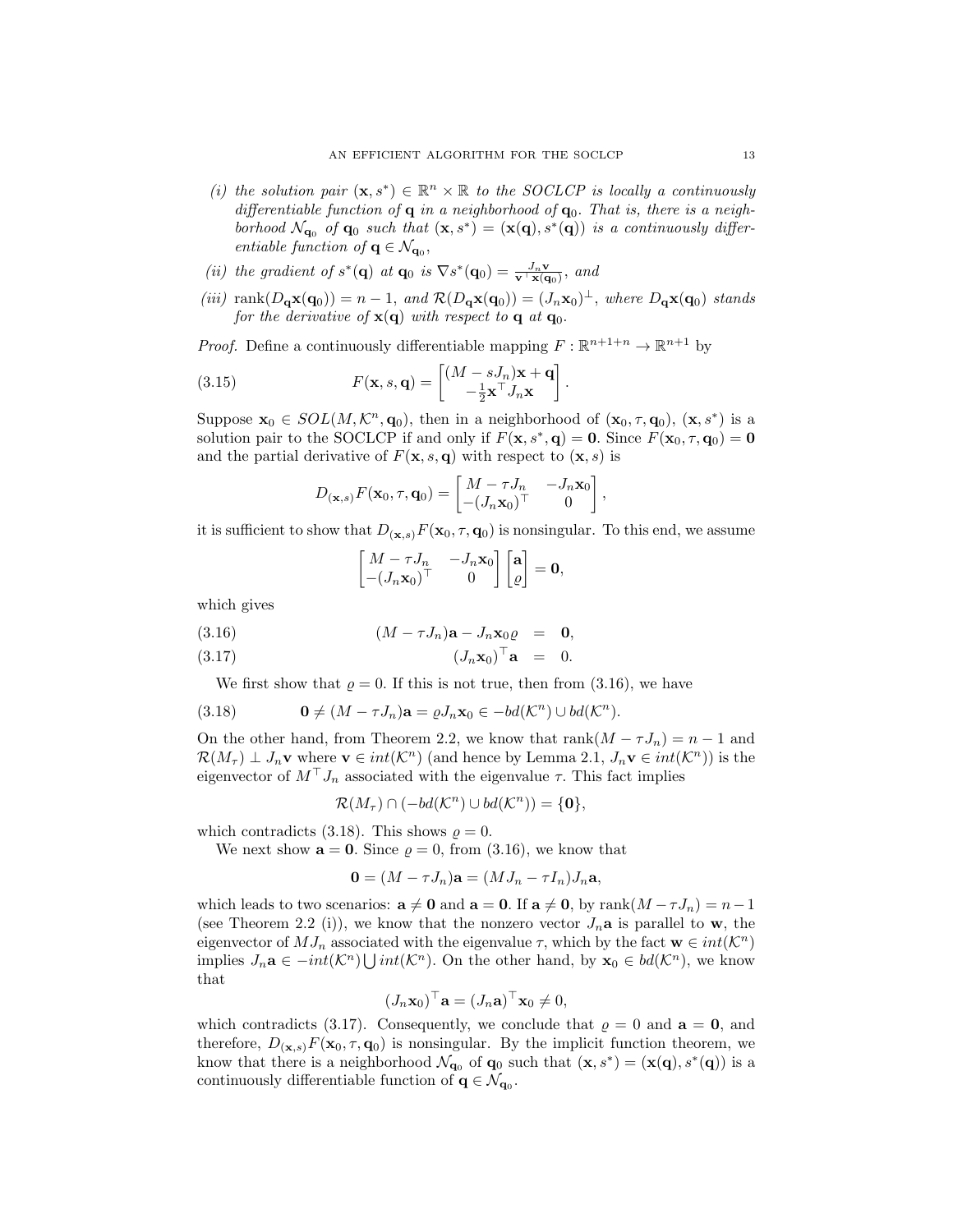For (ii), differentiating  $F(\mathbf{x(q)}, s^*(q), q) = 0$  with respect to **q** at **q**<sub>0</sub> gives

(3.19) 
$$
(M - \tau J_n)D_q \mathbf{x}(\mathbf{q}_0) - (J_n \mathbf{x}_0)D_q s^*(\mathbf{q}_0) + I_n = \mathbf{0},
$$

$$
(3.20) \qquad \qquad -(J_n\mathbf{x}_0)^\top D_\mathbf{q}\mathbf{x}(\mathbf{q}_0) \quad = \quad \mathbf{0}.
$$

Since **v** is the unit eigenvector of  $M<sup>T</sup>J<sub>n</sub>$  associated with  $\tau$  (refer to Theorem 2.2), pre-multiplying  $(J_n \mathbf{v})^{\top}$  on the both sides of  $(3.19)$  yields

(3.21) 
$$
-(\mathbf{v}^\top \mathbf{x}_0)D_{\mathbf{q}}s^*(\mathbf{q}_0) + \mathbf{v}^\top J_n = \mathbf{0}, \text{ or } D_{\mathbf{q}}s^*(\mathbf{q}_0) = \frac{\mathbf{v}^\top J_n}{\mathbf{v}^\top \mathbf{x}_0},
$$

which proves (ii).

Finally, since  $\text{rank}((J_n\mathbf{x}_0)D_q s^*(\mathbf{q}_0)) = 1$  and  $\text{rank}((M - \tau J_n)D_q \mathbf{x}(\mathbf{q}_0)) \leq n - 1$ , (3.19) leads to rank $(D_q\mathbf{x}(q_0)) \geq n-1$ . Therefore, (3.20) implies (iii) and the proof is complete.  $\Box$ 

Remark 3.2. Theorem 3.1 leads to the following observations:

- (a) The gradient  $\nabla s^*(\mathbf{q}_0) = \frac{J_n \mathbf{v}}{\mathbf{v}^\top \mathbf{x}_0}$  coincides with the fact that for any  $\Delta \mathbf{q} \in \mathcal{R}(M_\tau)$ ,  $s^*(\mathbf{q}_0 + \Delta \mathbf{q}) \equiv \tau.$
- (b) Since  $\nabla s^*(\mathbf{q}_0) = \frac{J_n \mathbf{v}}{\|\mathbf{v}\|_2 \|\mathbf{x}_0\|_2 \cos \eta} = \frac{J_n \mathbf{v}}{\|\mathbf{x}_0\|_2 \cos \eta}$ , where  $\eta$  is the angle between **v** and  $\mathbf{x}_0$ , we know that  $s^*(\mathbf{q})$  becomes sensitive either if  $\mathbf{x}_0$  is nearly orthogonal to **v**, or if  $\|\mathbf{x}_0\|_2$  is small.
- (c) If  $\Delta q$  is sufficiently small, then we have

$$
s^*(\mathbf{q}_0 + \Delta \mathbf{q}) = \tau + \frac{\mathbf{v}^\top J_n \Delta \mathbf{q}}{\mathbf{v}^\top \mathbf{x}_0} + \mathcal{O}(\|\Delta \mathbf{q}\|_2^2),
$$

and thus

$$
s^*(\mathbf{q}_0 + \Delta \mathbf{q}) \approx \tau + \frac{\mathbf{v}^\top J_n \Delta \mathbf{q}}{\mathbf{v}^\top \mathbf{x}_0}
$$

serves as the first-order estimate for  $s^*(\mathbf{q}_0 + \Delta \mathbf{q})$ .

(d) As  $\mathcal{R}(D_{\mathbf{q}}\mathbf{x}(\mathbf{q}_0)) = (J_n\mathbf{x}_0)^\perp$ , when  $\mathbf{q}_0$  has a sufficiently small perturbation  $\Delta \mathbf{q}$ , then the perturbation  $\Delta \mathbf{x}$  of  $\mathbf{x}_0$  lies almost in  $(J_n \mathbf{x}_0)^{\perp}$ , i.e.,  $\Delta \mathbf{x}^{\top} J_n \mathbf{x}_0 \approx 0$ . Moreover,

$$
\mathbf{x}(\mathbf{q}_0 + \Delta \mathbf{q}) = \mathbf{x}_0 + D_{\mathbf{q}} \mathbf{x}(\mathbf{q}_0) \Delta \mathbf{q} + \mathcal{O}(\|\Delta \mathbf{q}\|_2^2),
$$

and thus

(3.22) 
$$
\mathbf{x}(\mathbf{q}_0 + \Delta \mathbf{q}) \approx \mathbf{x}_0 + D_{\mathbf{q}} \mathbf{x}(\mathbf{q}_0) \Delta \mathbf{q}
$$

serves as the first-order estimate for  $\mathbf{x}(\mathbf{q}_0 + \Delta \mathbf{q})$ .

To give a formulation of (3.22), we assume that the columns of  $B \in \mathbb{R}^{n \times (n-1)}$ span  $\mathcal{R}(J_n \mathbf{w})^{\perp}$  where **w** is the unit eigenvector of  $MJ_n$  associated with the eigenvalue  $\tau$ . It is clear that computationally B could be  $B = J_n W$ , where  $W \in \mathbb{R}^{n \times (n-1)}$ is given in (3.10). Now we express

$$
D_{\mathbf{q}}\mathbf{x}(\mathbf{q}_0)\Delta \mathbf{q} = B\mathbf{d} + \vartheta J_n \mathbf{w}, \quad \mathbf{d} \in \mathbb{R}^{n-1}, \quad \vartheta \in \mathbb{R}.
$$

Then from (3.20), we have

$$
\vartheta = -\frac{(B\mathbf{d})^\top J_n \mathbf{x}_0}{\mathbf{w}^\top \mathbf{x}_0}.
$$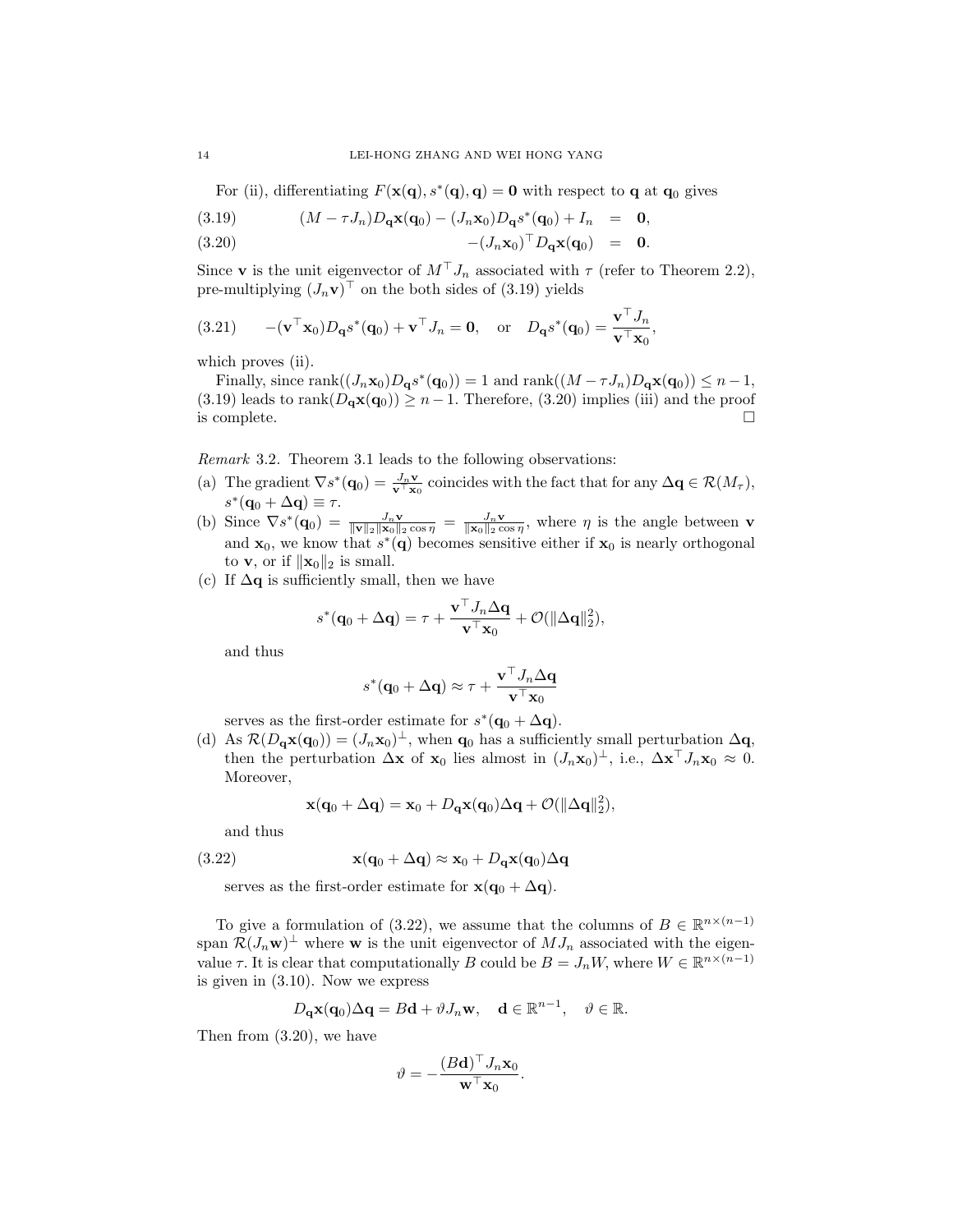By post-multiplying  $\Delta q$  on both sides of (3.19) and noting  $(M - \tau J_n)J_n\mathbf{w} = \mathbf{0}$ , one has

$$
(M - \tau J_n)B\mathbf{d} - (J_n \mathbf{x}_0)D_\mathbf{q} s^*(\mathbf{q}_0)\Delta \mathbf{q} + \Delta \mathbf{q} = \mathbf{0},
$$

and consequently from (3.21), it follows that

$$
\mathbf{d} = [B^\top (M - \tau J_n) B]^{-1} B^\top (\frac{\mathbf{v}^\top J_n \Delta \mathbf{q}}{\mathbf{v}^\top \mathbf{x}_0} J_n \mathbf{x}_0 - \Delta \mathbf{q}).
$$

The formula of  $D_q\mathbf{x}(q_0)\Delta q$  then leads to another observation: the solution  $\mathbf{x} \in \mathbb{R}$  $SOL(M, \mathcal{K}^n, \mathbf{q})$  is likely to be sensitive to the perturbation of **q** in a neighborhood of  $\mathbf{q}_0 \in \mathcal{R}(M_\tau)$  if  $\mathbf{x}_0$  is nearly orthogonal to **w** or to **v**.

### 4. An efficient Newton method

As our Algorithm 1 follows the framework of the bisection procedure, it is only of linear convergence. In this section, an efficient Newton iteration is developed to remedy its slow convergence. We will propose an efficient procedure to implement each Newton iteration using only about  $5n^2$  flops; moreover, we will show that whenever  $M$  has the GUS property, the Newton iteration locally converges quadratically for any  $\mathbf{q} \notin -MK^n \cup \mathcal{K}^n$ .

Let  $\mathbf{q}_0 \notin -MK^n \cup \mathcal{K}^n$  be given and  $F(\mathbf{x}, s, \mathbf{q}_0)$  be a function of  $(\mathbf{x}, s)$  defined by  $(3.15)$ . Suppose  $(\mathbf{x}_0, s^*)$  is the solution pair to the SOCLCP, then our first conclusion claims that the Jacobian of  $F(\mathbf{x}, s, \mathbf{q}_0)$  at  $(\mathbf{x}_0, s^*)$  is nonsingular provided that M has the GUS property. To establish this result, we need the following two lemmas. Lemma 4.1 (see [30]) characterizes the normal cone  $N_{K_s}$  of the cone  $K_s := \{(M - sJ_n)\mathbf{a} | \mathbf{a} \in \mathcal{K}^n\}$  at a boundary point, and Lemma 4.2 is the key to guarantee the nonsingularity of Jacobian of  $F(\mathbf{x}, s, \mathbf{q}_0)$  at  $(\mathbf{x}_0, s^*)$ .

**Lemma 4.1.** Suppose that  $A \in \mathbb{R}^{n \times n}$  is nonsingular. Let  $C = AK^n$  and let **a** be a nonzero vector in  $bd(\mathcal{K}^n)$ . Then the normal cone  $N_c(Aa)$  of C at the point Aa is

$$
N_{\mathcal{C}}(A\mathbf{a}) = \{-tA^{-\top}J_n\mathbf{a}|t \ge 0\}.
$$

**Lemma 4.2.** Suppose M has the GUS property and  $\tau$  is the unique positive eigenvalue of  $MJ_n$ . Then for any  $0 < s \neq \tau$  and for all nonzero  $\mathbf{a} \in bd(\mathcal{K}^n)$ , we have

$$
\mathbf{a}^\top (M - s J_n)^{-1} \mathbf{a} \begin{cases} > 0, \\ < 0, \end{cases} \quad \text{if } 0 < s < \tau,
$$

*Proof.* The part for  $0 < s < \tau$  has been proved in [30]. The argument for the case  $s > \tau$  follows the case  $0 < s < \tau$ . Indeed, if  $s > \tau$ , by Theorem 2.2,  $M_s$  is nonsingular, and thus for any nonzero  $\mathbf{a} \in bd(\mathcal{K}^n)$ , Lemma 4.1 says that

$$
N_{K_s}(M_s J_n \mathbf{a}) = \{-tM_s^{-\top} \mathbf{a} | t \ge 0\}.
$$

From Theorem 2.5, we know that for any  $t > s$ ,  $M_tJ_n$ **a**  $\in int(K_s)$ , which together with  $-M_s^{-\top}$ **a**  $\in N_{K_s}(M_sJ_n\mathbf{a})$  and (2.1), implies

$$
(-M_s^{-\top} \mathbf{a})^{\top} (M_t J_n \mathbf{a} - M_s J_n \mathbf{a})) = -(s-t) \mathbf{a}^{\top} M_s^{-1} \mathbf{a} < 0.
$$

This shows  $\mathbf{a}^{\top} (M - sJ_n)^{-1} \mathbf{a} < 0$  for any  $s > \tau$ , and we complete the proof.  $\square$ 

Based on Lemma 4.2, we claim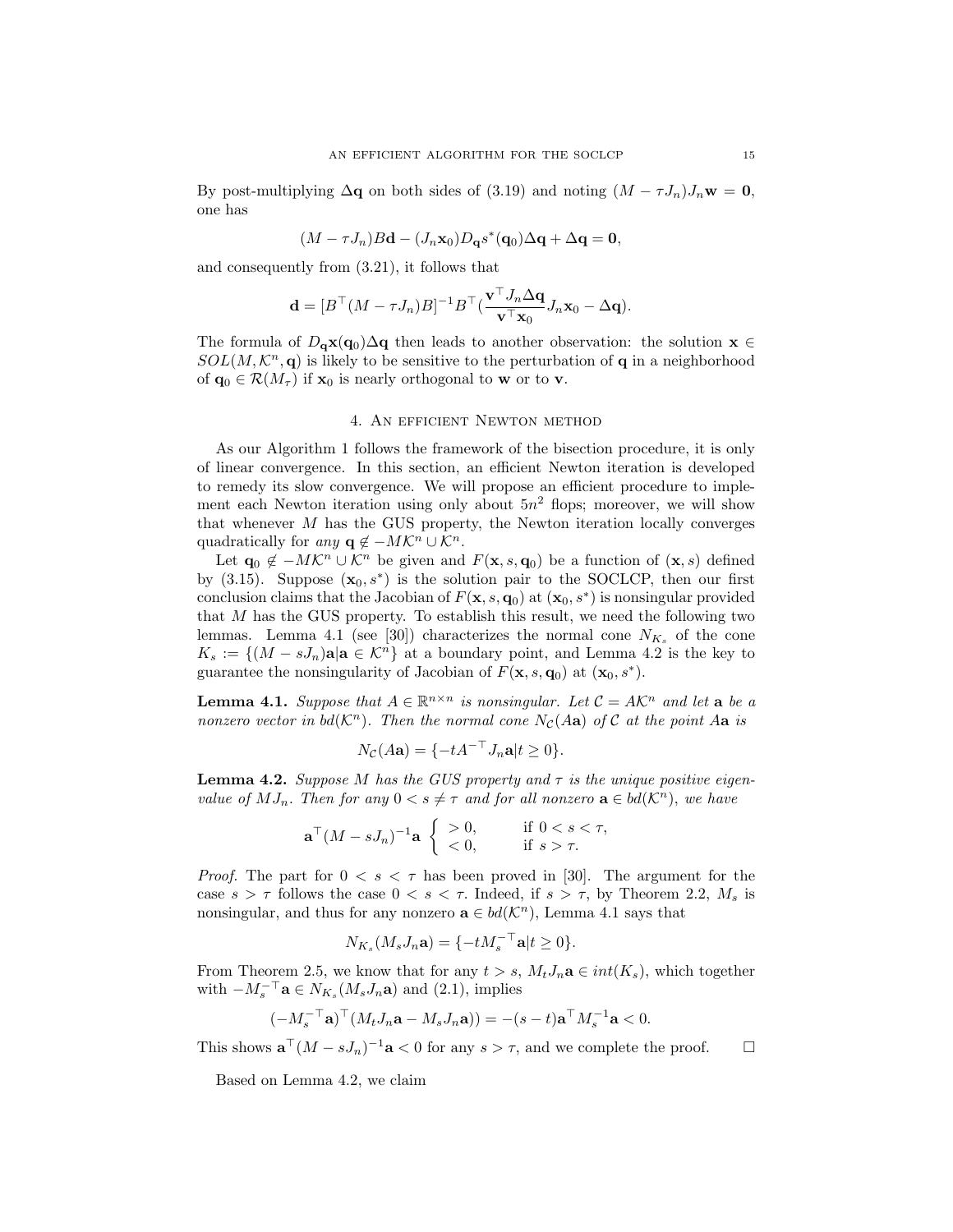**Theorem 4.3.** Suppose M has the GUS property, then for any  $\mathbf{q}_0 \notin -MK^n \cup \mathcal{K}^n$ , the Jacobian of  $F(\mathbf{x}, s, \mathbf{q}_0)$  at the solution pair  $(\mathbf{x}_0, s^*)$ 

$$
D_{(\mathbf{x},s)}F(\mathbf{x}_0,s^*,\mathbf{q}_0) = \begin{bmatrix} M - s^*J_n & -J_n\mathbf{x}_0 \\ -(J_n\mathbf{x}_0)^\top & 0 \end{bmatrix}
$$

is nonsingular.

*Proof.* Suppose there exists a vector  $[\mathbf{a}^\top, \varrho]^\top \in \mathbb{R}^{n+1}$  satisfying

$$
\begin{bmatrix} M - s^* J_n & -J_n \mathbf{x}_0 \\ -(J_n \mathbf{x}_0)^\top & 0 \end{bmatrix} \begin{bmatrix} \mathbf{a} \\ \varrho \end{bmatrix} = \mathbf{0}.
$$

In case  $s^* = \tau$ , Theorem 3.1 (i) indicates  $[\mathbf{a}^\top, \varrho]^\top = \mathbf{0}$ . If  $s^* \neq \tau$ , then it follows that  $M - s^* J_n$  is nonsingular and thus one has

$$
\mathbf{a} = -\varrho (M - s^* J_n)^{-1} (J_n \mathbf{x}_0),
$$

and

$$
0 = -\varrho (J_n \mathbf{x}_0)^{\top} (M - s^* J_n)^{-1} (J_n \mathbf{x}_0).
$$

This relation together with Lemma 4.2 implies  $\rho = 0$  which leads to  $\mathbf{a} = \mathbf{0}$ . Therefore, our conclusion follows.  $\hfill \square$ 

Theorem 4.3 implies that whenever M has the GUS property and  $\mathbf{q}_0 \notin -MK^n \cup$  $\mathcal{K}^n$ , there is a neighborhood  $\mathcal{N}_{(\mathbf{x}_0,s^*)}$  of the solution pair  $(\mathbf{x}_0,s^*)$  such that for any initial point  $(\mathbf{x}^{(0)}, s^{(0)}) \in \mathcal{N}_{(\mathbf{x}_0, s^*)}$ , the Newton iteration

(4.1) 
$$
\begin{cases} \mathbf{x}^{(k+1)} = \mathbf{x}^{(k)} + \Delta \mathbf{x} \\ s^{(k+1)} = s^{(k)} + \Delta s, \end{cases}
$$

where

(4.2) 
$$
\begin{bmatrix} M - s^{(k)} J_n & -J_n \mathbf{x}^{(k)} \ - (J_n \mathbf{x}^{(k)})^\top & 0 \end{bmatrix} \begin{bmatrix} \Delta \mathbf{x} \\ \Delta s \end{bmatrix} = -F^{(k)} := -F(\mathbf{x}^{(k)}, s^{(k)}, \mathbf{q}_0),
$$

converges quadratically to  $(x_0, s^*)$ . On the other hand, as the bisection method is of global convergence, it is able to provide a good initial point  $(\mathbf{x}^{(0)}, s^{(0)})$  for the Newton iteration. Moreover, by taking advantage of the special structure in (4.2), we will see that a single Newton iteration only requires  $5n^2$  flops.

To describe the detailed computational procedure, recall that there is an orthogonal matrix  $Q = \text{diag}\{1, \bar{Q}\}\$  such that  $QJ_nQ^{\top} = J_n$  and  $QMQ^{\top} = H$  is an upper Hessenberg matrix. Based on this fact, one has from (4.2) that

$$
\begin{bmatrix} Q \\ 1 \end{bmatrix} \begin{bmatrix} M - s^{(k)} J_n & -J_n \mathbf{x}^{(k)} \end{bmatrix} \begin{bmatrix} Q^{\top} \\ 1 \end{bmatrix} \begin{bmatrix} Q \\ 1 \end{bmatrix} \begin{bmatrix} \Delta \mathbf{x} \\ \Delta s \end{bmatrix} = - \begin{bmatrix} Q \\ 1 \end{bmatrix} F^{(k)} := -\bar{F}^{(k)},
$$

or equivalently

$$
\begin{bmatrix} H - s^{(k)} J_n & -Q J_n \mathbf{x}^{(k)} \end{bmatrix} \begin{bmatrix} Q \Delta \mathbf{x} \\ \Delta s \end{bmatrix} = -\bar{F}^{(k)}.
$$

Furthermore, we note that

$$
QJ_n\mathbf{x}^{(k)} = QJ_nQ^\top Q\mathbf{x}^{(k)} = J_nQ\mathbf{x}^{(k)},
$$

and the update (4.1) could be rewritten as

$$
\begin{cases}\nQ\mathbf{x}^{(k+1)} = Q\mathbf{x}^{(k)} + Q\Delta\mathbf{x} \\
s^{(k+1)} = s^{(k)} + \Delta s.\n\end{cases}
$$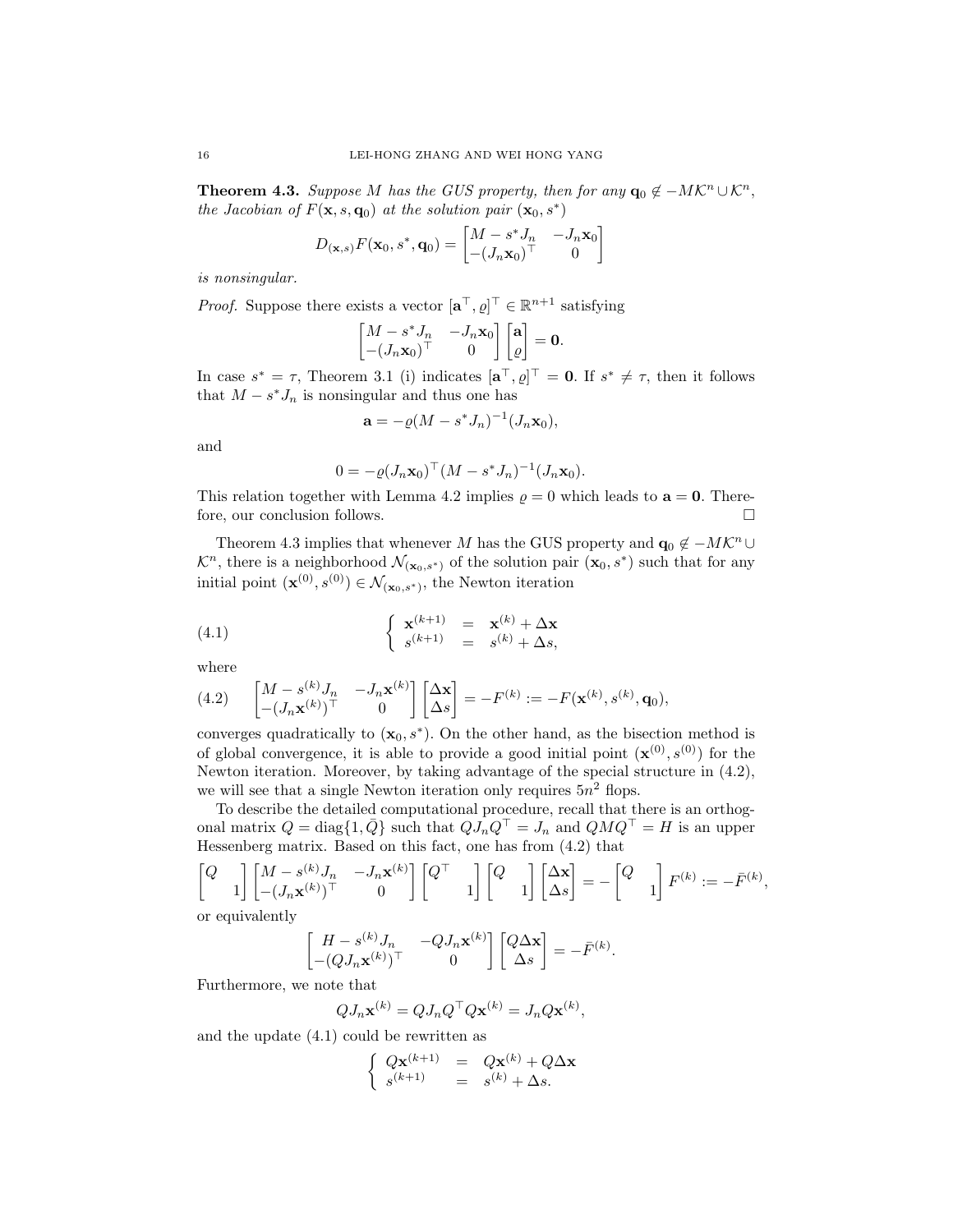Therefore, if we define the new variable  $y = Qx$  (see also (3.4)), the Newton iteration (4.1) for  $(\mathbf{x}^{(k)}, s^{(k)})$  could be realized via  $(\mathbf{y}^{(k)}, s^{(k)})$ ; that is, we can define the Newton iteration for  $(\mathbf{y}^{(k)}, s^{(k)})$  as follows

(4.3) 
$$
\begin{cases} \mathbf{y}^{(k+1)} = \mathbf{y}^{(k)} + \Delta \mathbf{y} \\ s^{(k+1)} = s^{(k)} + \Delta s, \end{cases}
$$

where  $[\Delta \mathbf{y}^\top, \Delta s]^\top$  is the solution of the following linear system:

(4.4) 
$$
\begin{bmatrix} H - s^{(k)} J_n & -J_n \mathbf{y}^{(k)} \\ -(J_n \mathbf{y}^{(k)})^\top & 0 \end{bmatrix} \begin{bmatrix} \Delta \mathbf{y} \\ \Delta s \end{bmatrix} = -\bar{F}^{(k)}.
$$

The attractive feature of the system (4.4) is that the solution  $[\Delta \mathbf{y}^\top, \Delta s]^\top$  can be obtained using only about  $3n^2$  flops. To see this more clearly, we note that the  $(1, 1)$  block of the coefficient matrix of  $(4.4)$  remains to be upper Hessenberg as  $s^{(k)}$  varies. Therefore, it takes about  $2n^2$  flops to transform this system to an upper triangular system for which  $n^2$  flops are needed for solving  $[\Delta y^{\top}, \Delta s]^{\top}$ . To complete a single Newton step, we should also update the system (4.4). For this step, the relation

$$
\begin{array}{rcl}\n\bar{F}^{(k)} & = & \begin{bmatrix} Q \\ & 1 \end{bmatrix} F^{(k)} \\
& = & \begin{bmatrix} Q(M - s^{(k)}J_n)\mathbf{x}^{(k)} + Q\mathbf{q}_0 \\ & -\frac{1}{2}(\mathbf{x}^{(k)})^\top J_n \mathbf{x}^{(k)} \end{bmatrix} = \begin{bmatrix} (H - s^{(k)}J_n)Q\mathbf{x}^{(k)} + Q\mathbf{q}_0 \\ & -\frac{1}{2}(\mathbf{x}^{(k)})^\top Q^\top J_n Q\mathbf{x}^{(k)} \end{bmatrix} \\
& = & \begin{bmatrix} (H - s^{(k)}J_n)\mathbf{y}^{(k)} + Q\mathbf{q}_0 \\ & -\frac{1}{2}(\mathbf{y}^{(k)})^\top J_n \mathbf{y}^{(k)} \end{bmatrix}\n\end{array}
$$

implies that updating  $\bar{F}^{(k)}$  to  $\bar{F}^{(k+1)}$  could be done using only  $2n^2$  flops (the vector  $\bar{\mathbf{q}} = Q\mathbf{q}_0$  is constant in each iteration and needs not to be updated). Consequently, we conclude that a Newton step for updating  $(\mathbf{y}^{(k)}, s^{(k)})$  to  $(\mathbf{y}^{(k+1)}, s^{(k+1)})$  requires totally about  $5n^2$  flops.

Based on our discussion on Subsection 3.2, we know that the initial point  $(\mathbf{y}^{(k)}, s^{(k)})$ for the Newton iteration (4.3) could be efficiently generated by the bisection method (see  $(3.4)$ ), and the orthogonal matrix  $Q$ , the upper Hessenberg matrix  $H$  and the vector  $\bar{q} = Qq_0$  which are also needed in (3.4) can still be used in the Newton iteration, and therefore these methods can be perfectly combined. To conclude this section, we combine our described techniques and present the complete bisection-Newton algorithm for  $LCP(M, \mathcal{K}^n, \mathbf{q})$  in Algorithm 3.

### 5. Numerical experiments

In this section, we will present our preliminary but very encouraging numerical experiments of the bisection-Newton algorithm (Algorithm 3). It is known that there exist various methods for solving the second-order cone complement problem (1.5). In order to evaluate the numerical performance and demonstrate clearly the efficiency of the bisection-Newton algorithm (BN for short) for solving the SOCLCP, we will also present the numerical results from the smoothing Newton method [17] (SNM for short), the smoothing-regularization method [14] (SRM<sup>7</sup> for short) and a descent method based on the Fischer-Burmeister merit function (FBMF) [3] (DM<sup>8</sup>

<sup>7</sup>The code of the SRM is available at: http://www-optima.amp.i.kyotou.ac.jp/∼hayashi/index e.html

<sup>8</sup>The code of the DM is available at: http://math.ntnu.edu.tw/∼jschen/Publications.html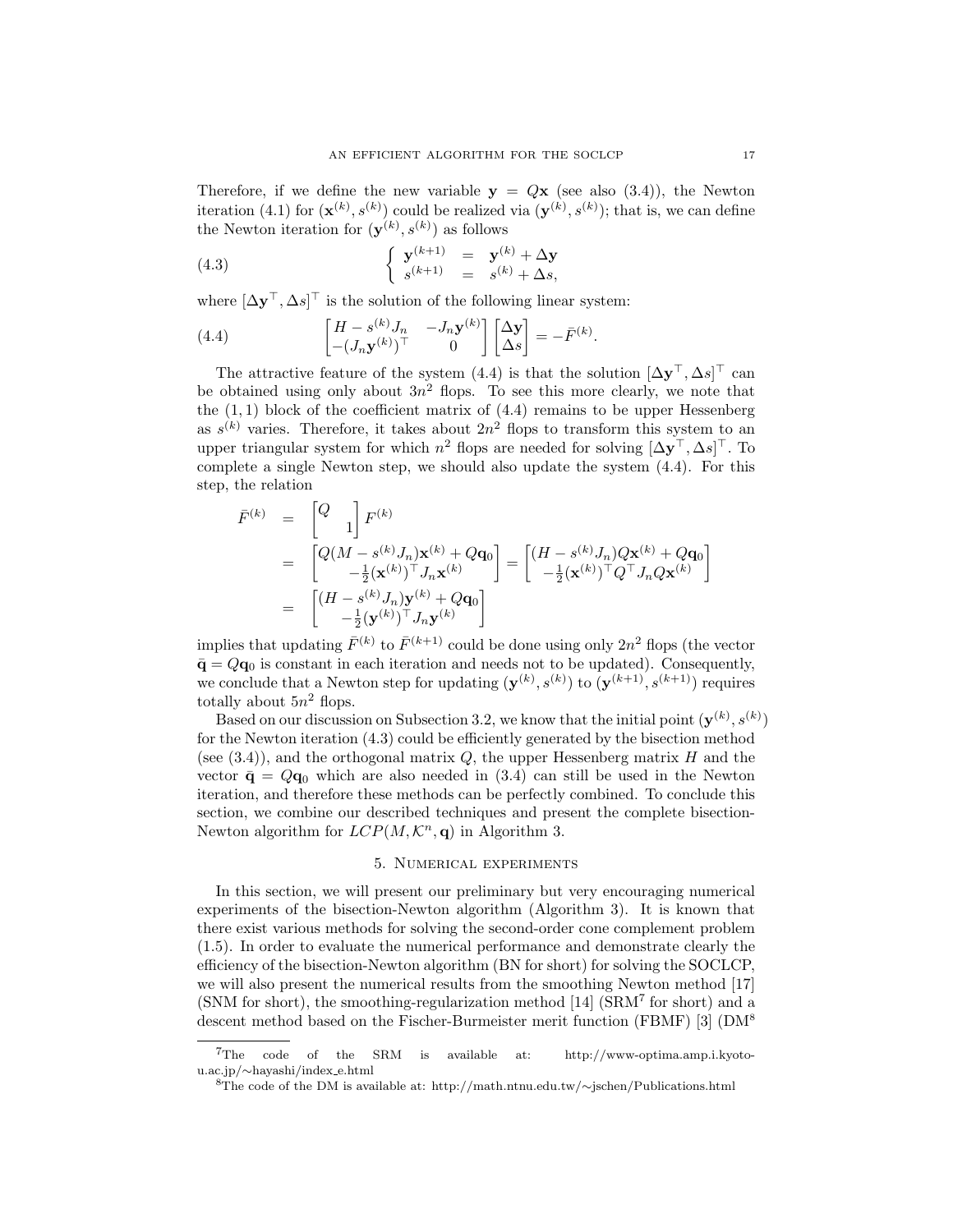Algorithm 3 A bisection-Newton method for the SOCLCP.

**INPUT:** A matrix  $M \in \mathbb{R}^{n \times n}$  with the GUS property, a vector  $\mathbf{q} \in \mathbb{R}^n$  and tolerances  $\epsilon_i, \epsilon_b, \epsilon_n > 0$ . **OUTPUT:** The solution  $\mathbf{x} \in SOL(M,\mathcal{K}^n,\mathbf{q})$  and the corresponding  $s^*$ . *Step* 1: if  $q \in \mathcal{K}^n$  then  $x = 0$ ; return; end if Step 2: if  $-M^{-1}\mathbf{q} \in \mathcal{K}^n$  then  $\mathbf{x} = -M^{-1}\mathbf{q};$ return; end if Step 3: Find the eigenpair  $(\tau, \mathbf{v})$  of  $M^{\top} J_n$  where  $\tau > 0$  and  $\mathbf{v} \in int(\mathcal{K}^n)$ ; set  $Index := -\frac{\mathbf{q}^\top J_n \mathbf{v}}{\|\mathbf{q}\|_2 \|\mathbf{v}\|_2};$ Step 4: Find the orthogonal matrix Q such that  $QMQ^{\top} = H$  is upper Hessenberg; set  $\bar{\mathbf{q}} := Q\mathbf{q}$ ; *Step* 5: if  $|Index| < \epsilon_i$  then  $s^* = \tau$ ;  $\mathbf{x} = SOCLCPtau(M, \mathbf{q}, \tau)$ ; {Algorithm 2} return; else if  $Index > \epsilon_i$  then  $\alpha = 0; \beta = \tau;$ else Find the smallest integer  $l > 0$  satisfying  $-(H - 2^l \tau J_n)^{-1} \bar{q} \notin \mathcal{K}^n$ ; set  $\alpha = 2^{l-1}\tau$  and  $\beta = 2^l\tau$ ; end if end if *Step* 6: **for**  $k = 1, 2, \cdots, \lceil \log_2 \frac{\beta - \alpha}{\epsilon_b} \rceil$  **do**  $s^{(k)} = \frac{\beta^{(k)} - \alpha^{(k)}}{2}$  $\frac{(-\alpha^{(k)})}{2}$ ; solve  $\mathbf{y}^{(k)}$  from  $(H - s^{(k)}J_n)\mathbf{y}^{(k)} = -\bar{\mathbf{q}}$ ; if  $\mathit{Index} > 0$  then if  $y^{(k)} \in int(K^n)$  then  $\beta^{(k)} = s^{(k)}$ ; else  $\alpha^{(k)} = s^{(k)}$ ; end if else if  $y^{(k)} \in int(K^n)$  then  $\alpha^{(k)} = s^{(k)}$ ; else  $\beta^{(k)} = s^{(k)}$ ; end if end if end for Step 7: while  $(\vert (\mathbf{y}^{(k)})^\top J_n \mathbf{y}^{(k)} \vert / 2 + \Vert (H - s^{(k)} J_n) \mathbf{y}^{(k)} + \bar{\mathbf{q}} \Vert_2) > \epsilon_n$  do solve  $[\Delta \mathbf{y}^\top, \Delta s]^\top$  from  $\begin{bmatrix} H - s^{(k)} J_n & -J_n \mathbf{y}^{(k)} \end{bmatrix}$  $-(J_n \mathbf{y}^{(k)})^{\top}$  0 ∆y  $\Delta s$  $= -\left[ (H - s^{(k)} J_n) \mathbf{y}^{(k)} + \mathbf{\bar{q}} \right]$  $-\frac{1}{2}(\mathbf{y}^{(k)})^\top J_n \mathbf{y}^{(k)}$  ; update  $\mathbf{y}^{(k+1)} = \mathbf{y}^{(k)} + \Delta \mathbf{y}; s^{(k+1)} = s^{(k)} + \Delta s; k = k + 1;$ end while Step 8:  $\mathbf{x} = Q^{\top} \mathbf{y}^{(k)}; s^* = s^{(k)}.$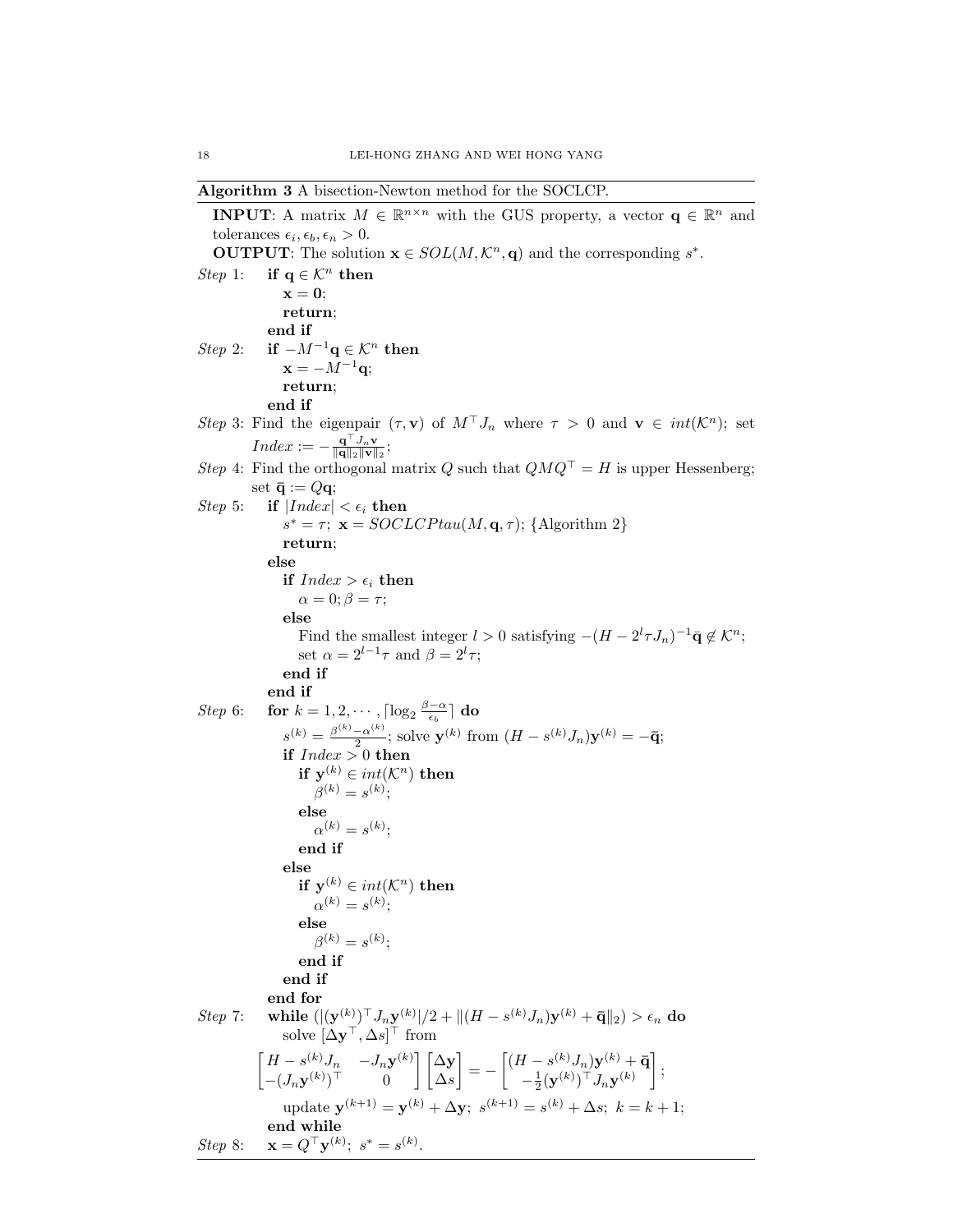for short). On the other hand, since Algorithm 3 basically involves two different procedures, we will separately present our numerical experiences into two parts: one for the general case  $\mathbf{q} \notin \mathcal{R}(M_\tau)$  and the other for the special case  $\mathbf{q} \in \mathcal{R}(M_\tau)$ . All of our tests are carried out in MATLAB 7.1 on a PC with Intel(R) Core(R)i3 CPU 550@3.20GHz, 3.20GHz.

# 5.1. Numerical testing for the bisection-Newton iteration.

To evaluate the efficiency of the bisection-Newton iteration of Algorithm 3, we vary the problem size n from 100 to 1000 and generate randomly  $LCP(M, \mathcal{K}^n, \mathbf{q})$ . In particular, for every given n, 100 symmetric and positive definite matrices  $M \in$  $\mathbb{R}^{n \times n}$  together with 100 corresponding random  $\mathbf{q} \notin -MK^n \cup \mathcal{K}^n$  are generated with each element uniformly distributed in the interval  $[-1, 1]$ . Therefore, for each n, we totally have 100 test SOCLCPs. The average numerical performance of each tested method over 100 random testings is evaluated and compared.

For the parameters involved in the SNM [17], SRM [14], and DM [3], we use the values and adopt the stopping criteria that have been suggested and tested previously. For Algorithm 3, we set  $\epsilon_i = 10^{-9}$  (Step 5 in Algorithm 3) and  $\epsilon_n =$  $10^{-10}$  (Step 7 in Algorithm 3). Besides these parameters, we should also point out that the termination criterion for the bisection procedure (Step 6 in Algorithm 3) is another important factor that determines the performance of the bisection-Newton iteration. Finding a proper parameter  $\epsilon_b$  is related to the problem of detecting the neighborhood (called the basin of attraction) in which the Newton iteration converges quadratically. Such problem is generally believed to be a hard problem in the literature, and even for finding the zeros of the general real polynomial, there are no known fail-safe rules for selecting initial values [28]. The bisection iteration is usually employed to provide an initial guess for the Newton iteration, which can refine the approximation from bisection procedure [28]. There are some sufficient conditions for the local quadratic convergence of the Newton iteration in the literature, for example, the Newton-Kantorovich Theorem (see e.g., [24, 28]), which states that the basin of attraction of the Newton iteration is dependent on  $F(\mathbf{x}, s, \mathbf{q})$  defined in (3.15) and the Jacobian  $D_{(\mathbf{x}, s)}F(\mathbf{x}_0, s^*, \mathbf{q}_0)$  given in Theorem 4.3 as well. However, it is expensive to check these sufficient conditions in Newton-Kantorovich Theorem, and in many problems, these sufficient conditions are not fulfilled. According to these observations, we suggest and test a simple conservative rule:  $\epsilon_b = 10^{-\nu}$ . In our testing, to evaluate the bisection-Newton method and compare it with others, we choose  $\nu = 1, 2, 3$  and set additionally the maximal number of bisection steps 50. It can be expected that as  $\nu$  gets large, less Newton steps are required to refine the approximation from the bisection iteration. This is observed in our numerical experiments.

In Table 1, we summarize the average numbers of iterations (labelled as "Iter $\#$ ") for every method. Since Algorithm 3 consists of two iterative schemes, for each criterion  $\epsilon_b$ , we list the average number of bisection iterations used in Step 6 (labelled as "Biter#") and the average number of Newton iterations required in Step 7 (labelled as "Niter#") separately. The corresponding CPU times of each method are summarized in Table 2. To check the accuracy of the computed solution  $\mathbf{x} = [x_1, \mathbf{x}_2^{\top}]^{\top}$ , we define

(5.1) 
$$
fc := |\mathbf{x}^\top \mathbf{g}| + |x_1 - ||\mathbf{x}_2||_2| + |g_1 - ||\mathbf{g}_2||_2|,
$$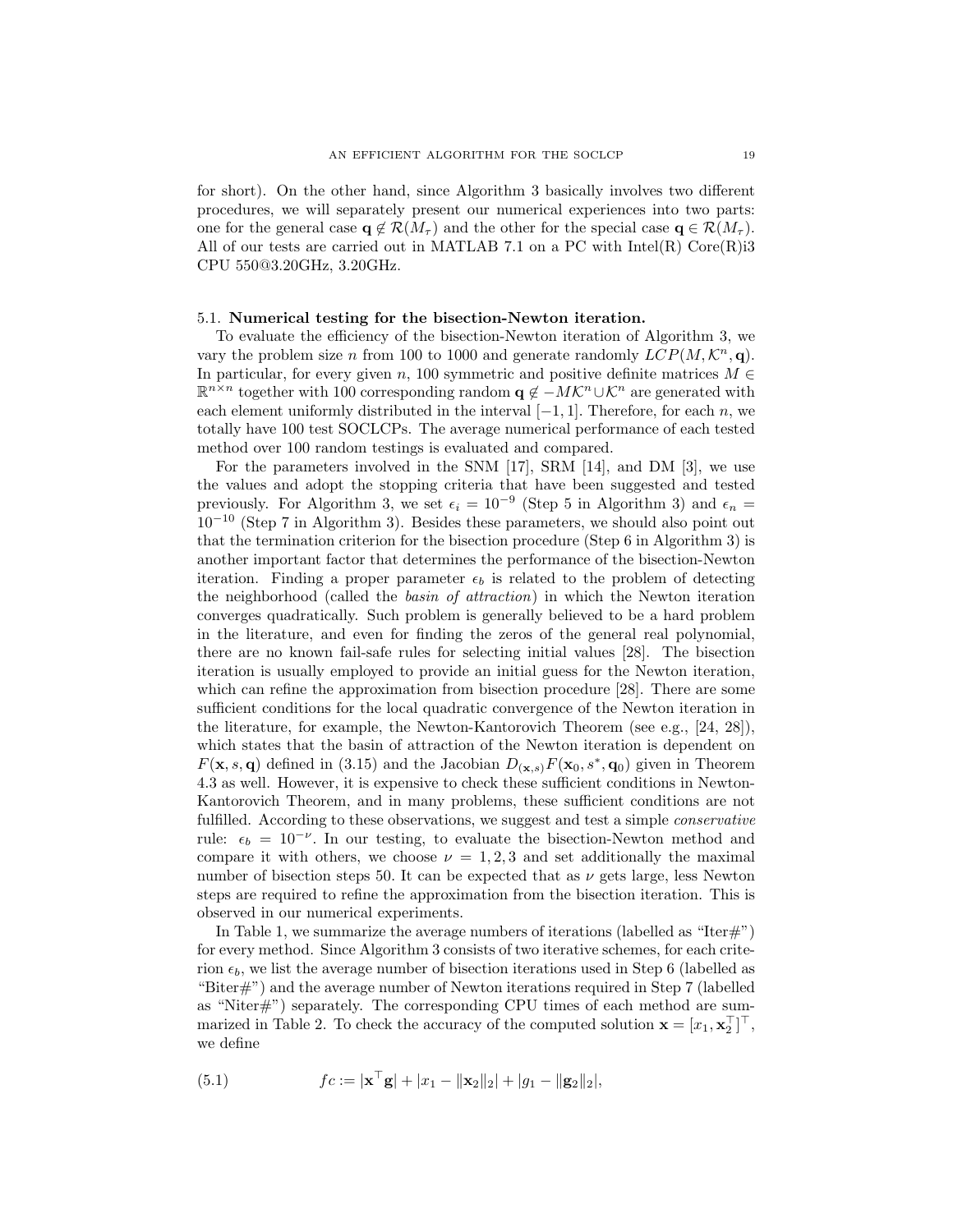where  $\mathbf{g} = [g_1, \mathbf{g}_2^\top]^\top := M\mathbf{x} + \mathbf{q}$  with  $g_1 \in \mathbb{R}$  and  $\mathbf{g}_2 \in \mathbb{R}^{n-1}$ . As we have pointed out in (1.4) that, for our tested case  $\mathbf{q} \notin -M\mathcal{K}^n \cup \mathcal{K}^n$ ,  $fc = 0$  implies  $\mathbf{x} \in SOL(M,\mathcal{K}^n,\mathbf{q})$ , and hence fc measures the feasibility of  $\mathbf{x}, \mathbf{g} \in bd(\mathcal{K}^n)$  and the complementarity of the computed solution x. In Table 3, the average values of  $fc$  over 100 random tests are listed.

From these tables, we can see that all the tested methods succeed in solving these problems but their numerical performances are different. In particular, we observe that

- (i) the bisection procedure terminates within 50 iterations (20  $\sim$  30 iterations in most cases),
- (ii) due to the quadratic convergence of the Newton iteration, less than 3 Newton steps (1 or 2 steps in most cases) are required to refine a moderately accurate approximation obtained from the bisection iteration to our given termination rule,
- (iii) as  $\nu$  gets larger, more bisection steps but less Newton steps are needed, and
- (iv) the bisection-Newton algorithm converges fastest to a highly accurate solution.

|             | <b>SNM</b> | SRM   | DM       | $BN(\nu=1)$ |           | $BN(\nu=2)$ |           | $BN(\nu=3)$ |           |
|-------------|------------|-------|----------|-------------|-----------|-------------|-----------|-------------|-----------|
| $\mathbf n$ | Iter#      | Iter# | Iter#    | Biter#      | Niter $#$ | Biter#      | Niter $#$ | Biter#      | Niter $#$ |
| 100         | 9.42       | 6.23  | 2044.69  | 25.17       | 1.10      | 26.66       | 0.88      | 28.08       | 0.81      |
| 200         | 10.80      | 6.47  | 7614.48  | 24.96       | 1.20      | 26.66       | 1.00      | 28.21       | 0.91      |
| 300         | 11.74      | 7.00  | 15262.70 | 24.51       | 1.20      | 26.24       | 1.06      | 28.19       | 0.88      |
| 400         | 12.66      | 7.00  | 25182.70 | 25.41       | 1.19      | 27.12       | 1.03      | 28.70       | 0.85      |
| 500         | 13.36      | 7.00  | 28767.80 | 24.64       | 1.23      | 26.37       | 1.12      | 28.20       | 0.60      |
| 600         | 14.09      | 7.05  | 32302.20 | 28.40       | 0.93      | 29.65       | 0.82      | 31.20       | 0.62      |
| 700         | 14.88      | 7.43  | 48914.30 | 25.92       | 1.19      | 27.84       | 1.05      | 29.53       | 0.77      |
| 800         | 15.34      | 7.45  | 58566.20 | 28.55       | 0.91      | 30.04       | 0.83      | 31.28       | 0.61      |
| 900         | 16.40      | 7.08  | 86321.20 | 23.75       | 1.32      | 25.74       | 1.27      | 27.67       | 1.01      |
| 1000        | 16.44      | 7.07  | 97901.50 | 25.98       | 1.13      | 27.57       | 1.08      | 29.36       | 0.81      |

Table 1. Average number of iterations with various problem sizes.

# 5.2. Numerical testing for the special case  $q \in \mathcal{R}(M_\tau)$ .

This subsection is devoted to testing the direct algorithm (Algorithm 2) for the special case  $q \in \mathcal{R}(M_{\tau})$ . For this purpose, we first describe our four-step-procedure in generating the test problems as follows:

- (1) generate randomly a symmetric and positive definite matrix  $M \in \mathbb{R}^{n \times n}$ ;
- (2) find the largest eigenvalue  $\tau$  of  $MJ_n$ ;
- (3) generate a random  $\mathbf{x} \in bd(\mathcal{K}^n)$ ;
- (4) set  $\mathbf{q} = -(M \tau J_n)\mathbf{x}$ .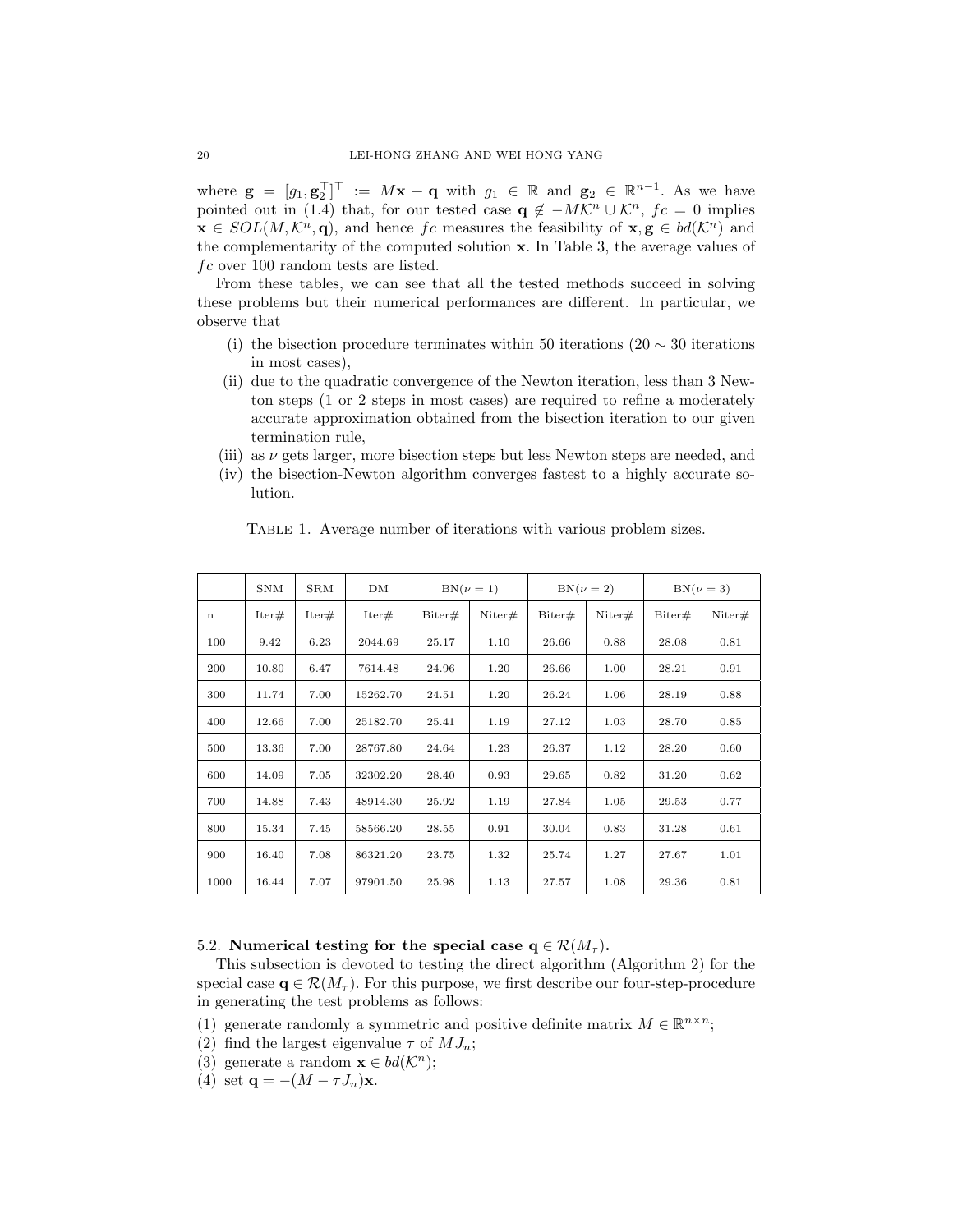| $\mathbf n$ | <b>SNM</b> | <b>SRM</b> | DM        | $BN(\nu=1)$ | $BN(\nu=2)$ | $BN(\nu=3)$ |
|-------------|------------|------------|-----------|-------------|-------------|-------------|
| 100         | 0.0404     | 0.0489     | 1.0521    | 0.0162      | 0.0162      | 0.0162      |
| 200         | 0.2962     | 0.3638     | 5.5027    | 0.0469      | 0.0478      | 0.0479      |
| 300         | 1.0412     | 1.2385     | 14.8425   | 0.1365      | 0.1361      | 0.1421      |
| 400         | 2.8023     | 3.4515     | 37.6897   | 0.3117      | 0.3130      | 0.3164      |
| 500         | 5.5273     | 6.6480     | 57.6000   | 0.5813      | 0.5813      | 0.5879      |
| 600         | 8.9139     | 10.4772    | 132.9670  | 0.8472      | 0.8536      | 0.8621      |
| 700         | 14.8391    | 19.2171    | 311.8070  | 1.2603      | 1.2738      | 1.2853      |
| 800         | 29.5577    | 46.8406    | 708.1530  | 2.6413      | 2.6209      | 2.6334      |
| 900         | 46.0424    | 79.7097    | 1298.5300 | 3.6265      | 3.6561      | 3.6838      |
| 1000        | 59.2010    | 95.7390    | 1637.2500 | 4.6585      | 4.6287      | 4.6587      |

TABLE 2. Average CPU time(s) with various problem sizes.

Table 3. Accuracy of the computed solution with various problem sizes.

| $\mathbf n$ | SNM fc     | SRM fc       | DM fc      | $BN(\nu=1)$ fc | $BN(\nu=2)$ fc | $BN(\nu=3)$ fc |
|-------------|------------|--------------|------------|----------------|----------------|----------------|
| 100         | 1.0272e-07 | 2.4143e-09   | 9.0935e-06 | 3.1427e-11     | 2.6201e-11     | 9.8735e-11     |
| 200         | 1.4924e-07 | 2.8807e-10   | 1.3903e-05 | 3.9967e-11     | 1.5882e-10     | 2.7511e-10     |
| 300         | 2.3428e-07 | 9.9837e-11   | 1.8749e-05 | 4.3617e-11     | 2.1658e-11     | 1.1533e-09     |
| 400         | 2.8157e-07 | 1.5812e-10   | 2.0837e-05 | 3.0345e-11     | 2.0588e-11     | 3.3914e-10     |
| 500         | 1.9250e-07 | 6.6678e-11   | 3.0552e-05 | 6.2700e-11     | 5.8400e-11     | 3.4225e-10     |
| 600         | 2.5014e-07 | 1.2745e-10   | 2.8555e-05 | 4.3533e-11     | 3.2509e-11     | 1.8751e-10     |
| 700         | 2.1447e-07 | $4.3511e-10$ | 1.6376e-04 | 4.4745e-11     | 4.7116e-11     | 3.9005e-10     |
| 800         | 2.0841e-07 | 1.2327e-09   | 2.6978e-04 | 4.0576e-11     | $4.6273e-10$   | 2.8714e-10     |
| 900         | 2.0235e-07 | 2.2823e-09   | 4.3328e-04 | 3.5671e-11     | 1.7896e-11     | 3.6038e-10     |
| 1000        | 3.3524e-07 | 4.2692e-09   | 7.8158e-04 | 4.0370e-11     | $2.6522e-11$   | 1.3811e-10     |

According to this procedure, we generate testing problems for each n varying from 100 to 1000. As we observed that there are some cases for which the SNM and the DM fail to converge within the given stopping criteria, we only present numerical results from the SRM and the BN. In Table 4, we list average numbers of iterations and average CPU times for the SRM and BN methods. Furthermore, in Figure 1, the relation between  $\log_{10} f c$  and the problem size n is plotted for both methods.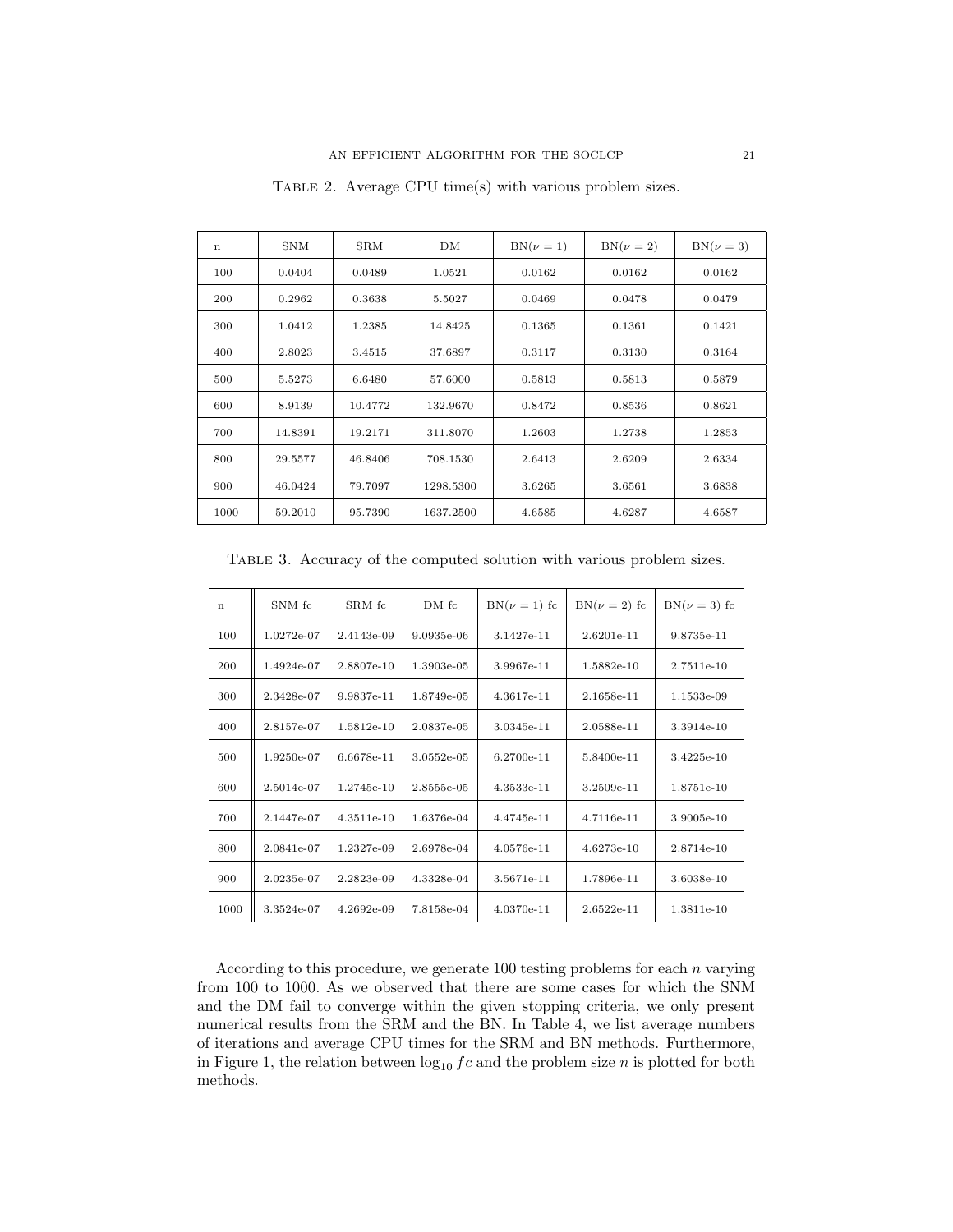| Problem size | <b>SRM</b> | BN      |        |
|--------------|------------|---------|--------|
| $\mathbf n$  | Iter#      | CPU(s)  | CPU(s) |
| 100          | 6.00       | 0.0431  | 0.0130 |
| 200          | 6.01       | 0.3122  | 0.0445 |
| 300          | 6.00       | 1.0258  | 0.1299 |
| 400          | 6.05       | 2.5958  | 0.2976 |
| 500          | 6.06       | 4.9600  | 0.5718 |
| 600          | 6.23       | 8.7318  | 0.9793 |
| 700          | 6.36       | 14.6201 | 1.6444 |
| 800          | 6.40       | 22.1725 | 2.5364 |
| 900          | 6.59       | 34.7423 | 3.9893 |
| 1000         | 6.42       | 48.3565 | 5.5946 |

Table 4. Average number of iterations and CPU time with various problem sizes.



FIGURE 1.  $log_{10} f c$  of the SRM and the BN methods with respect to the problem size  $n$ .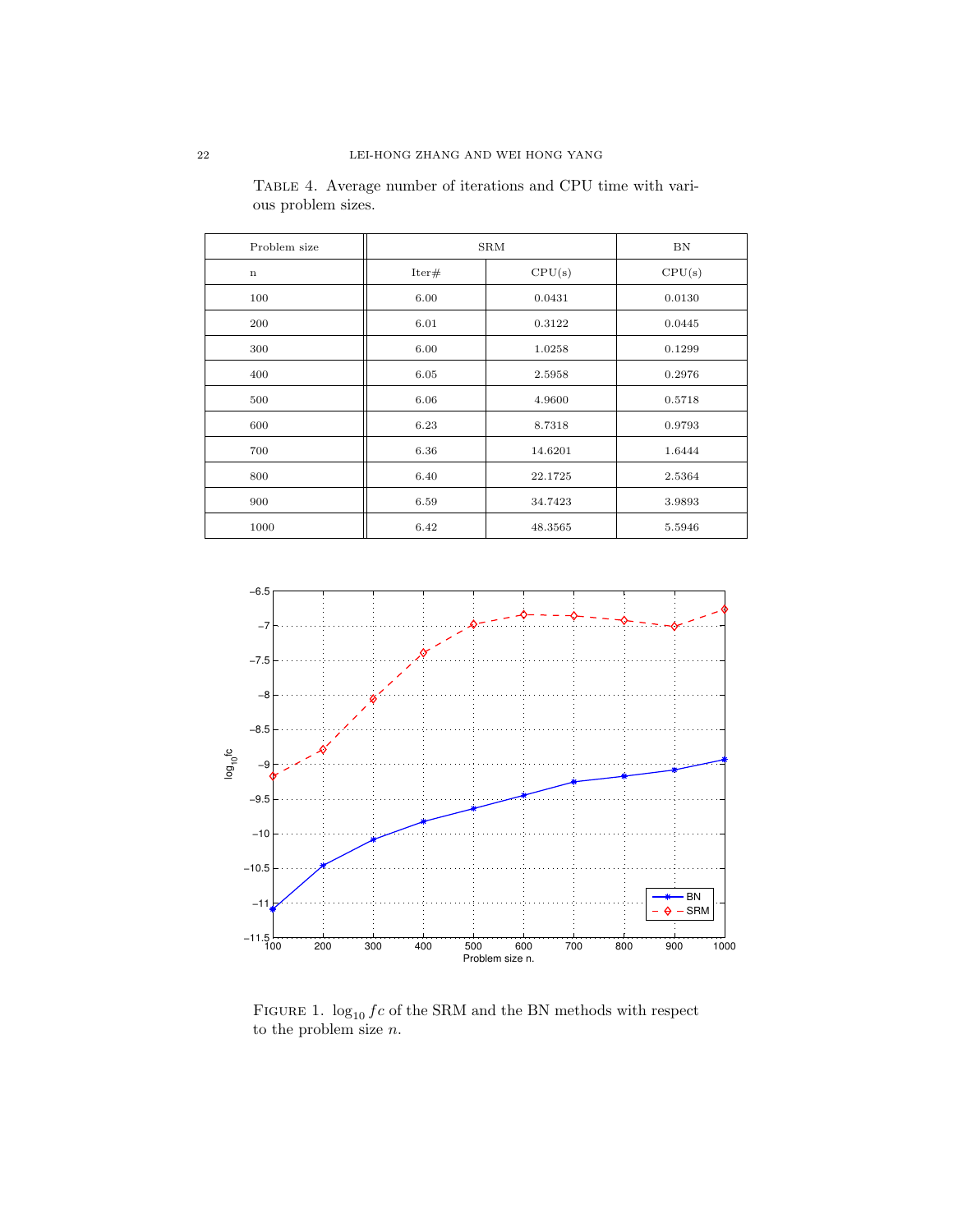#### 6. Conclusions and future work

In this paper, we have investigated the LCP over the second-order cone (1.3) from a new perspective. Our new development on the SOCLCP benefits from the basic linear-algebra-related properties which characterize the GUS property of M. The mechanics behind the bisection iteration is from the geometry knowledge of the  $LCP(M,\mathcal{K}^n,\mathbf{q})$ . As Theorems 2.2 and 2.5 serve as the theoretical fundamental for the bisection procedure, the success of the bisection method in this paper can also be viewed as a numerical verification of these theoretical results.

Lastly, we point out that although our algorithm is currently designed specially for the SOCLCP (1.3), the idea and the techniques might be used and be extended to solve the following general SOCLCP on the product of multiple second-order cones:

(6.1) Find 
$$
\mathbf{x} \in \mathcal{K}
$$
 such that  $M\mathbf{x} + \mathbf{q} \in \mathcal{K}$  and  $\mathbf{x}^\top (M\mathbf{x} + \mathbf{q}) = 0$ ,

where  $\mathcal{K} = \mathcal{K}^{n_1} \times \mathcal{K}^{n_2} \times \cdots \times \mathcal{K}^{n_m}$  with  $n_i \geq 1$  and  $\sum_{i=1}^{m} n_i = n$ . One natural idea is to decouple (6.1) into a sequence of SOCLCPs (1.3), in which the following equivalent relation [14] is helpful

(6.2) 
$$
\mathbf{x} \in \mathcal{K}, \ \mathbf{g} \in \mathcal{K} \text{ and } \mathbf{x}^{\top} \mathbf{g} = 0
$$

$$
\iff \ \mathbf{x}^i \in \mathcal{K}^{n_i}, \ \mathbf{g}^i \in \mathcal{K}^{n_i} \text{ and } (\mathbf{x}^i)^{\top} \mathbf{g}^i = 0, \ i = 1, 2, \dots, m,
$$

where  $\mathbf{x} = [(\mathbf{x}^1)^\top, \dots, (\mathbf{x}^m)^\top]^\top \in \mathbb{R}^n$  with  $\mathbf{x}^i \in \mathbb{R}^{n_i}$  being sub-vectors of **x**. To apply (6.2) for solving (6.1), we should note that each sub-vector  $g^i \in \mathbb{R}^{n_i}$  of  $\mathbf{g} := M\mathbf{x} + \mathbf{q}$  also involves the sub-vectors  $\mathbf{x}^j \in \mathbb{R}^{n_j}$  for  $j \neq i$ . The matrix splitting method, which is widely-used in the classical LCP [7], is an effective approach to get around that trouble, and has been employed in [15] to solve (6.1) with a symmetric and positive definite M. In particular, the block successive over-relaxation (SOR) method [15] first splits the matrix  $M$  as

(6.3) 
$$
M = B + C = \begin{bmatrix} B_{11} \\ B_{21} & B_{22} \\ \vdots & \vdots & \ddots \\ B_{m1} & \cdots & \cdots & B_{mm} \end{bmatrix} + C, B_{ij} \in \mathbb{R}^{n_i \times n_j},
$$

and then solves problem  $(6.1)$  by the following iterative procedure ([15, Algorithm])  $2.1$ ]):

# Algorithm 4 The basic matrix splitting method [15] for SOCLCP (6.1).

Step 1: Choose  $\mathbf{x}^{(0)} \in \mathcal{K}$ ; set  $k = 0$ . *Step 2*: Find  $\mathbf{x}^{(k+1)} \in \mathcal{K}$  such that  $B\mathbf{x}^{(k+1)} + \mathbf{q}^{(k)} \in \mathcal{K}$  and  $(\mathbf{x}^{(k+1)})^{\top} (B\mathbf{x}^{(k+1)} + \mathbf{q}^{(k)}) = 0,$ where  $\mathbf{q}^{(k)} := \mathbf{q} + C\mathbf{x}^{(k)}$ . Step 3: Stop and return the approximate solution  $\mathbf{x}^{(k+1)}$  if the given stopping criterion is met; otherwise, set  $k = k + 1$  and goto *Step 2*.

The convergence is established in  $[15]$ ; moreover, with the block structure of B in (6.3), it is known [15] by (6.2) that the solution  $\mathbf{x} \in \mathcal{K}$  in Step 2 of Algorithm 4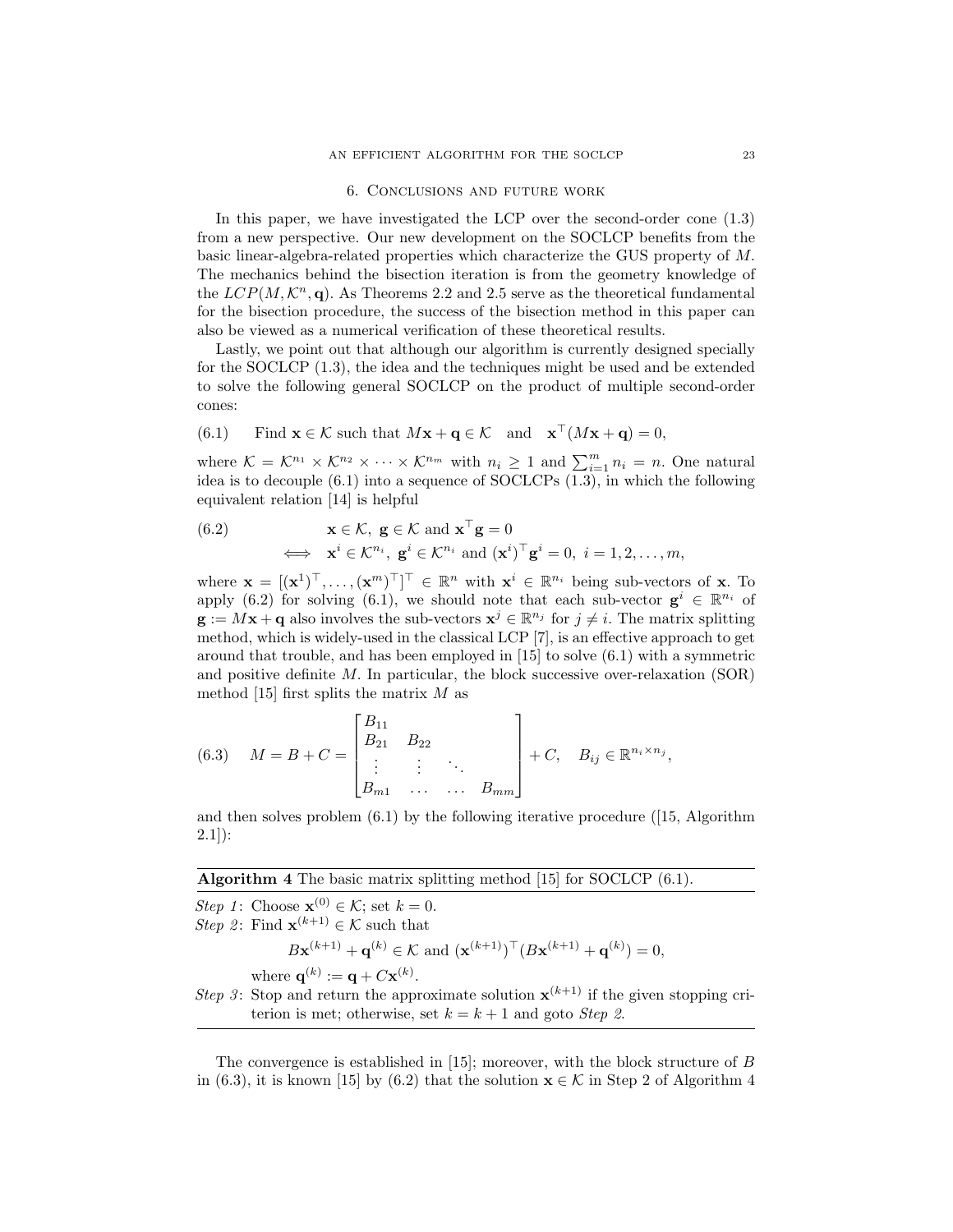can be equivalently obtained via solving sequentially the following subproblems for  $i = 1, 2, \ldots, m:$ 

(6.4) 
$$
\mathbf{x}^i \in \mathcal{K}^{n_i}, \ B_{ii}\mathbf{x}^i + \mathbf{r}_i^{(k)} \in \mathcal{K}^{n_i}, \ (\mathbf{x}^i)^\top (B_{ii}\mathbf{x}^i + \mathbf{r}_i^{(k)}) = 0,
$$

where

$$
\mathbf{r}_{i}^{(k)} := \begin{cases} \mathbf{q}_{1}^{(k)}, & \text{if } i = 1, \\ \sum_{j=1}^{i-1} B_{ij}(\mathbf{x}^{(k+1)})^{j} + \mathbf{q}_{i}^{(k)}, & \text{if } i > 1, \end{cases}
$$

and  $\mathbf{q}^{(k)} = \mathbf{q} + C\mathbf{x}^{(k)} = [(\mathbf{q}_1^{(k)})^\top, \dots, (\mathbf{q}_m^{(k)})^\top]^\top$  with  $\mathbf{q}_i^{(k)} \in \mathbb{R}^{n_i}$ . It is clear that for each *i* in (6.4),  $\mathbf{x}^i$  is the solution of  $LCP(B_{ii}, \mathcal{K}^{n_i}, \mathbf{r}_i^{(k)})$ , for which our current bisection-Newton algorithm is applicable. In [15], in order to solve each subproblem  $(6.4)$  efficiently, the diagonal block matrices  $B_{ii}$  are assumed to be of the special form

$$
B_{ii} = \begin{bmatrix} b_1 & \mathbf{0}^\top \\ \mathbf{b}_2 & B_3 \end{bmatrix}, \quad b_1 \in \mathbb{R}, \ \mathbf{b}_2 \in \mathbb{R}^{n_i - 1}, \ B_3 \in \mathbb{R}^{(n_i - 1) \times (n_i - 1)},
$$

which potentially restricts the application and the efficiency of the matrix splitting method. As our bisection-Newton method can efficiently solve each subproblem (6.4), it seems that the matrix splitting method, equipped with our bisection-Newton algorithm, is an appealing approach for the SOCLCP (6.1), and the detailed implementation, theoretical properties and numerical investigation are discussed in [32].

#### Acknowledgement

The authors would like to thank two anonymous referees for careful reading and helpful comments and suggestions that have improved the presentation of the manuscript. One referee also motivates us to consider applying our bisection-Newton method to solve the general SOCLCP (6.1). We also thank Dr. Zheng-Hai Huang for providing us the code of the smoothing Newton algorithm [17] for our testing in Section 5.

#### **REFERENCES**

- 1. A. Auslender, Variational inequalities over the cone of semidefinite positive symmetric matrices and over the Lorentz cone, Optim. Methods Soft., 18(2003), pp. 359-376.
- 2. J. Burke and S. Xu, The global linear convergence of a noninterior path-following algorithm for linear complementarity problems, Math. Oper. Res., 23(1998), pp. 719-734.
- 3. X. D. Chen and S. H. Pan, A descent method for a reformulation of the second-order cone complementarity problem, J. Comput. Appl. Math., 213(2008), pp. 547-558.
- 4. X. Chen, L. Qi and D. Sun, Global and superlinear convergence of the smoothing Newton method and its application to general box constrained variational inequalities, Math. Comput., 67(1998), pp. 519-540.
- 5. X. D. Chen, D. F. Sun and J. Sun, Complementarity functions and numerical experiments on some smoothing Newton methods for second-order-cone complementarity problems, Comput. Optim. Appl., 25(2003), pp. 39-56.
- 6. J.-S. Chen and P. Tseng, An unconstrained smooth minimization reformulation of the secondorder cone complementarity problem, Math. Program., 104(2005), Ser. B, pp. 293-327.
- 7. R. W. Cottle, J.-S. Pang and R. E. Stone, The linear complementarity problem, Computer Science and Scientific Computing, Academic Press, Inc., Boston, MA, 1992.
- 8. M. Fukushima, Z.-Q. Luo and P. Tseng, Smoothing functions for second-order-cone complementarity problems, SIAM J. Optim., 12(2002), pp. 436-460.
- 9. G. H. Golub and C. F. Van Loan, Matrix computations, 3rd ed., Johns Hopkins University Press, Baltimore, MD, 1996.